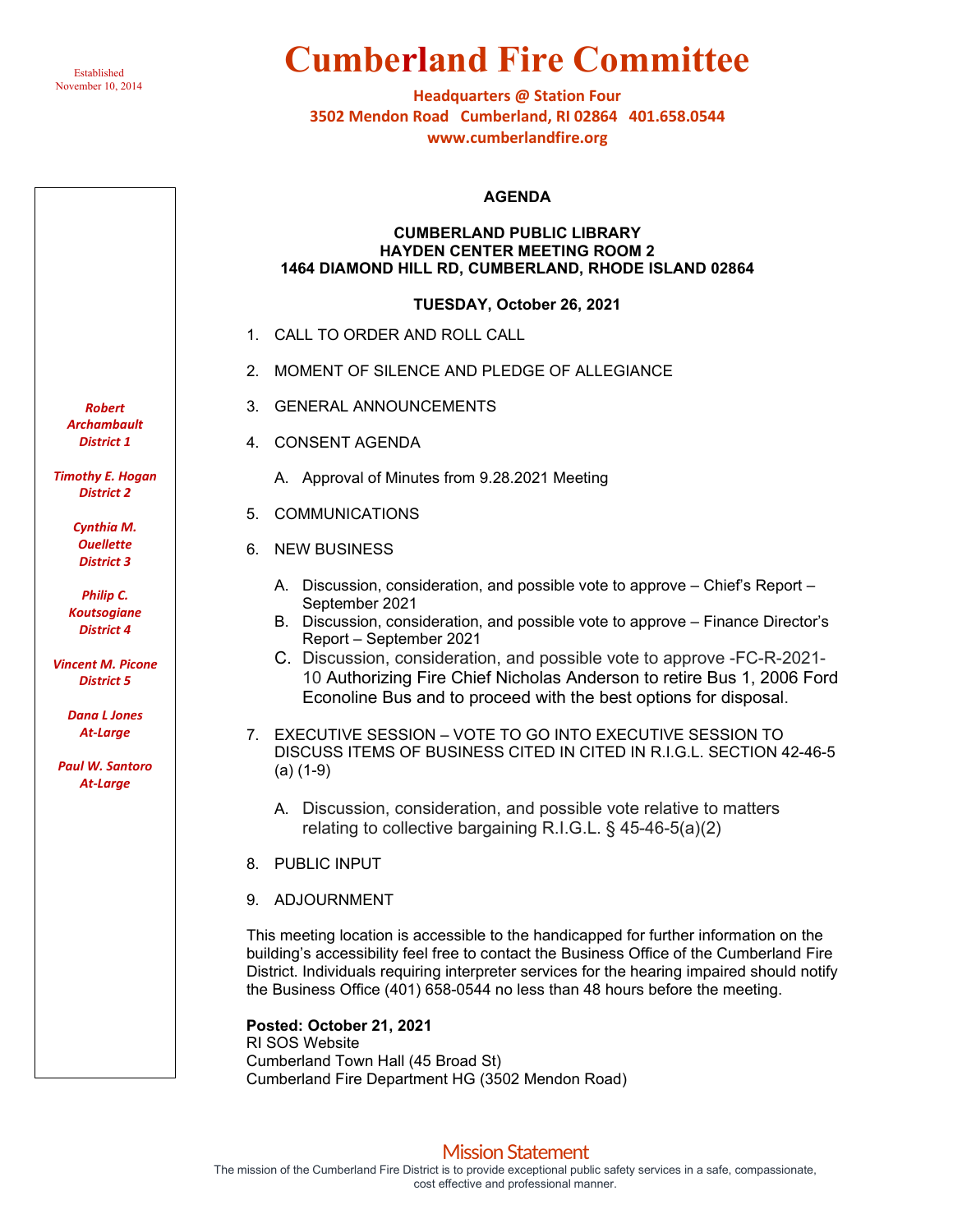| 1<br>$\overline{2}$<br>3<br>$\overline{4}$                  | <b>PROPOSED MINUTES</b><br>OF THE MEETING<br><b>OF THE</b><br><b>CUMBERLAND FIRE DISTRICT</b>                                                                                            |  |  |  |  |
|-------------------------------------------------------------|------------------------------------------------------------------------------------------------------------------------------------------------------------------------------------------|--|--|--|--|
| 5<br>6                                                      | <b>SEPTEMBER 28, 2021</b>                                                                                                                                                                |  |  |  |  |
| $\tau$<br>$8\phantom{1}$<br>9<br>10<br>11<br>12<br>13<br>14 | $7:00$ P.M.<br><b>CUMBERLAND PUBLIC SAFETY BUILDING</b><br><b>1379 DIAMOND HILL ROAD</b><br><b>CUMBERLAND, RI 02864</b>                                                                  |  |  |  |  |
| 15                                                          | 1. CALL TO ORDER AND ROLL CALL                                                                                                                                                           |  |  |  |  |
| 16<br>17                                                    | The meeting was called to order at 7:00 p.m. by Chairperson Ouellette.                                                                                                                   |  |  |  |  |
| 18<br>19<br>20                                              | Present were Commissioners Hogan, Jones, Koutsogiane, Picone and Santoro.<br>Commissioner Archambeault has an excused absence.                                                           |  |  |  |  |
| 21<br>22<br>23<br>24                                        | Also present were Deputy Chief Jeffrey McCabe, and Finance Director Steven<br>Greenhalgh.                                                                                                |  |  |  |  |
| 25<br>26<br>27                                              | 2. MOMENT OF SILENCE AND PLEDGE OF ALLEGIANCE<br>Chairperson Ouellette askes everyone to keep the family of Dennis DeGuilio St<br>in their thoughts.                                     |  |  |  |  |
| 28                                                          | 3. GENERAL ANNOUNCEMENTS                                                                                                                                                                 |  |  |  |  |
| 29<br>30                                                    | Chairperson Ouellette notes that future meetings will be held at the Hayden<br>Center if the Cumberland Public Library.                                                                  |  |  |  |  |
| 31                                                          | <b>4. CONSENT AGENDA</b>                                                                                                                                                                 |  |  |  |  |
| 32                                                          | A. Approval of Minutes from the August 24, 2021 meeting.                                                                                                                                 |  |  |  |  |
| 33<br>34<br>35<br>36<br>37                                  | Motion to accept the Minutes from the July 27, 2021, meeting was made<br>by Commissioner Hogan; seconded by Commissioner Hogan. No<br>discussion. Vote was taken; passes 5-0, 1 abstain. |  |  |  |  |
| 38                                                          | <b>5. COMMUNICATIONS</b>                                                                                                                                                                 |  |  |  |  |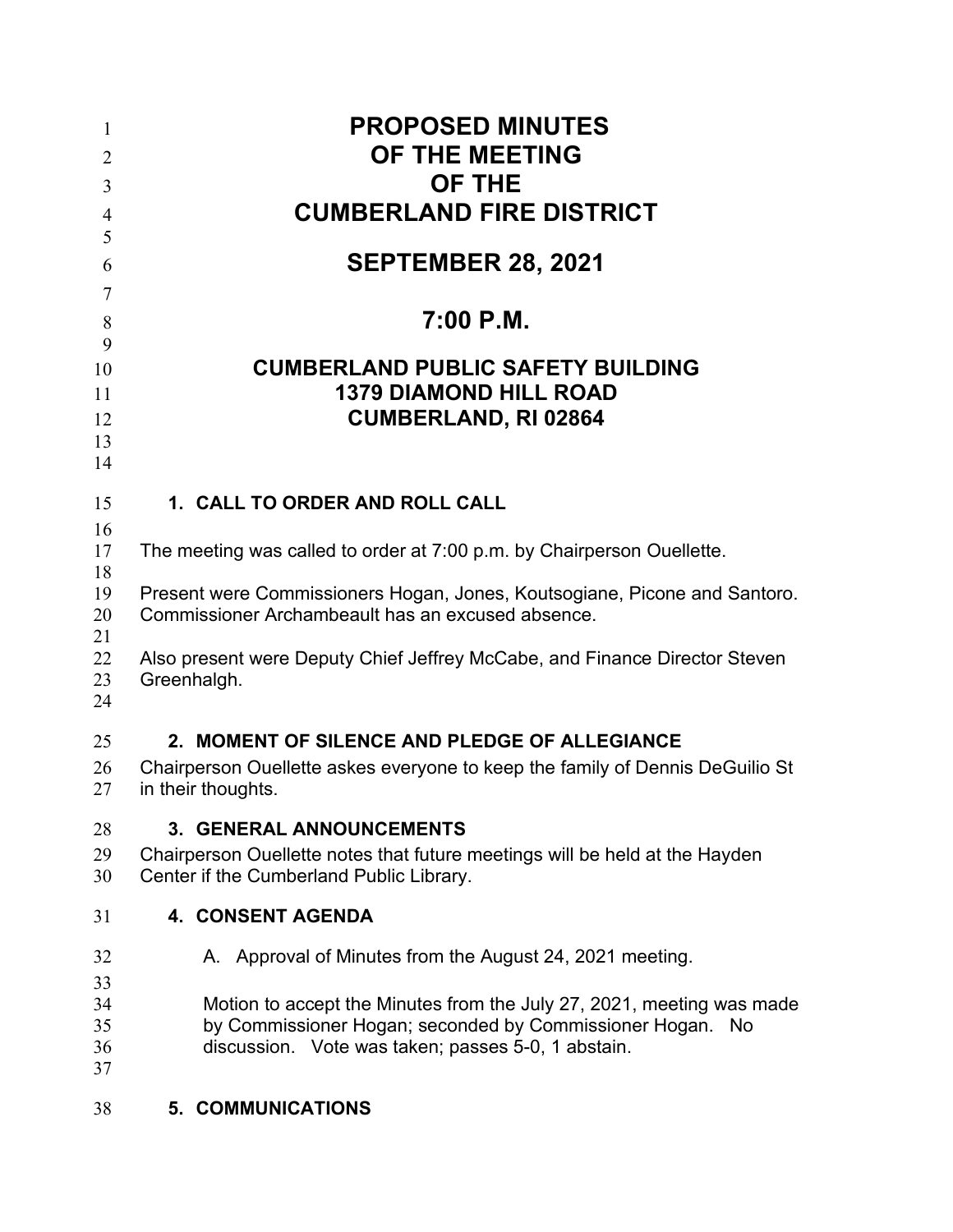| 39       |                                                                                                                                                      |
|----------|------------------------------------------------------------------------------------------------------------------------------------------------------|
| 40<br>41 | No communications.                                                                                                                                   |
| 42       | <b>6. NEW BUSINESS</b>                                                                                                                               |
| 43<br>44 | A. Discussion, consideration, and possible vote to approve - Chief's<br>Report - August 2021.                                                        |
| 45       |                                                                                                                                                      |
| 46       | Deputy Chief Jeffrey McCabe presents the Chief's Report to the                                                                                       |
| 47       | meeting. There were 435 service calls in line with those of the                                                                                      |
| 48<br>49 | previous year. The district was informally notified that the grant request<br>for radio's was not granted. Once the formal rejection is received the |
| 50       | grant committee will contact Dave Parr the regional AFG                                                                                              |
| 51       | representative to get some information about where we fell short and                                                                                 |
| 52       | guidance for a future request.                                                                                                                       |
| 53       |                                                                                                                                                      |
| 54       | A discussion of other options followed.                                                                                                              |
| 55       |                                                                                                                                                      |
| 56       | Motion to approve the Chief's Report for August 2021 was made by                                                                                     |
| 57<br>58 | Commissioner Santoro; seconded by Commissioner Jones. No further<br>discussion. Vote was taken; passes 6-0.                                          |
| 59       | B. Discussion, consideration, and possible vote to approve- Finance                                                                                  |
| 60       | Director's Report - August 2021.                                                                                                                     |
| 61       | Finance Director Greenhalgh presents his report to the meeting. He                                                                                   |
| 62       | mentioned that taxes were 55% collected comparable to last year.                                                                                     |
| 63       | He also noted that the audit has begun.                                                                                                              |
| 64       | Motion to accept the June August 2021 Finance Director's Report was                                                                                  |
| 65       | made by Commissioner Santoro; seconded by Commissioner Picone.                                                                                       |
| 66       | No further discussion. Vote was taken; passes 6-0.                                                                                                   |
| 67       | 7. PUBLIC INPUT                                                                                                                                      |
| 68       |                                                                                                                                                      |
| 69       | Ernest Cimino, 15 Sanford Avenue questioned where the finances stood.                                                                                |
| 70       | Chairperson Ouellette said they were very good, and they had gotten rid of the                                                                       |
| 71       | deficit. Thanks in part to the fire fighter's fiscal constraint.                                                                                     |
| 72       | 8. ADJOURNMENT                                                                                                                                       |
| 73       |                                                                                                                                                      |
| 74       | Motion to adjourn the Meeting is made by Commissioner Santoro;                                                                                       |

- seconded by Commissioner Hogan. No discussion.
- Vote was taken; passes 6-0. 77
-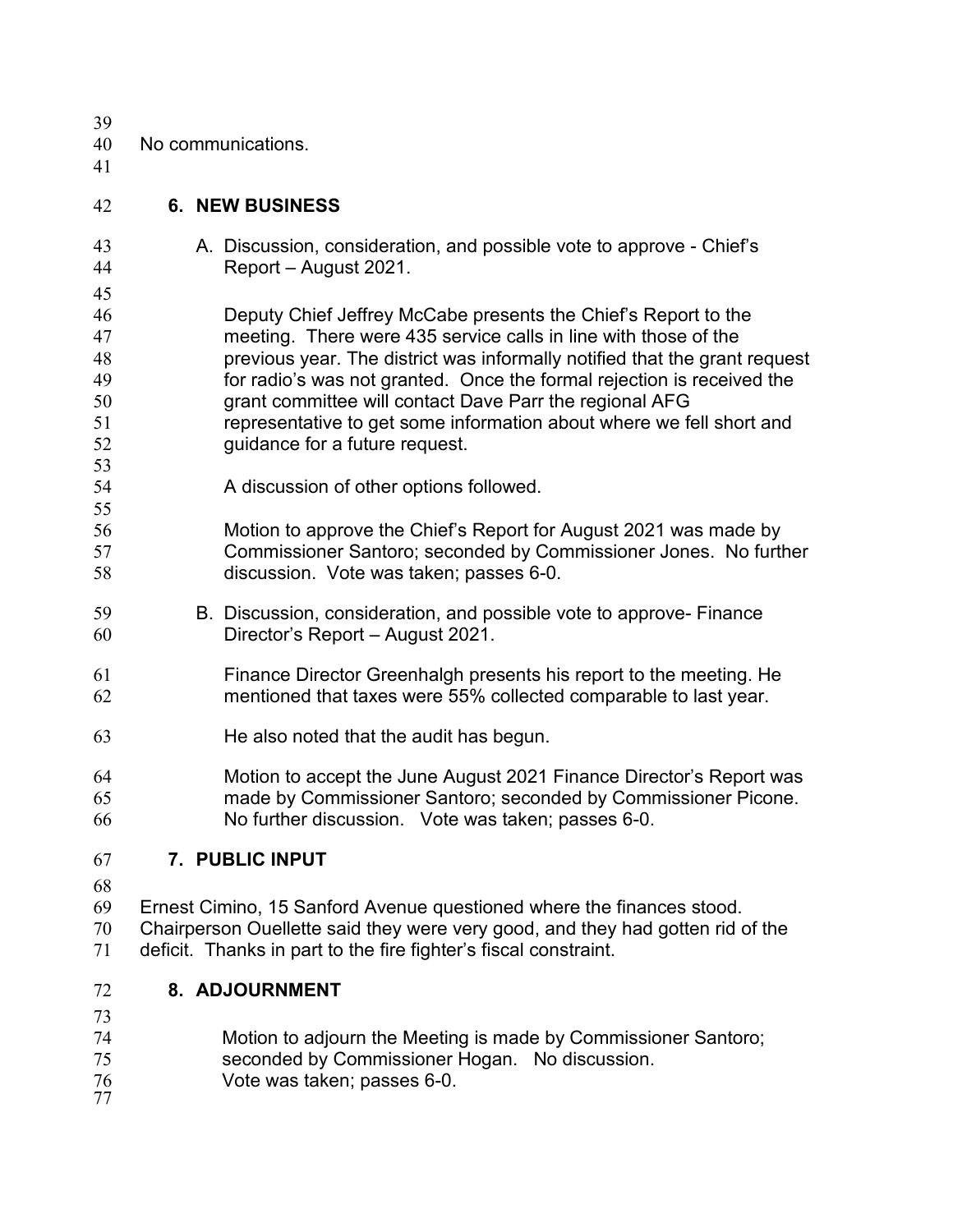

## CUMBERLAND FIRE DEPARTMENT 3502 MENDON ROAD CUMBERLAND, RI 02864

Nicholas Anderson Fax : (401) 658-2198

Phone: (401) 658-0544 Chief of Department nanderson@CumberlandFire.org

Chief's Report for October 2021

Board of Commissioners Cumberland Fire District October 26, 2021

Commissioners,

The Cumberland Fire District responded to 458 calls for service for the month of September. This is up from 435 calls for the month of August. The Fire Prevention Division is inspecting all Cumberland Town Food and Liquor Licenses. I would like to recognize Fire Inspector Lavallee and Administrative Assistant Keri Smith for their efforts and efficiency. Fire Prevention Month was a modified Covid delivery. We attended all schools and groups as requested, dropped off educational materials to the public schools, and had some time in the community at the harvest festival allowing the kids to be firefighters for the afternoon. Once again, Keri Smith, Deputy McCabe, and Captain Emerson made the most of a covid world. A special thank you Lieutenant Chris Smith for handling logistics of the kid's event.

Station 4's apparatus floor was mentioned last month for a leak near the electrical panel. There is notable rust underneath this suspended floor, along with many cracks in the concrete. Further study will be needed to determine the integrity, I did have a structural engineer assess the floor for any immediate concerns. Commissioner Jones was in attendance.

Currently we have four injured on duty firefighters, of which, two have filed for medical disability with the Rhode Island Employee Retirement System. The remaining two are due back to work at the beginning of November.

Providence Fire Department lost a member to cancer at the beginning of this month. I would like to thank Firefighters Geroux, Rivello, and Grimes for spending their Columbus Day covering Providence Engine 9. This act of solidarity was noticed and appreciated by Providence Fire Department and their Local 799.

I apologize my vacation was in conflict with this month's meeting. I am well represented by Deputy Chief McCabe but certainly any questions or concerns please do not hesitate to contact me.

Respectfully,

Chief Anderson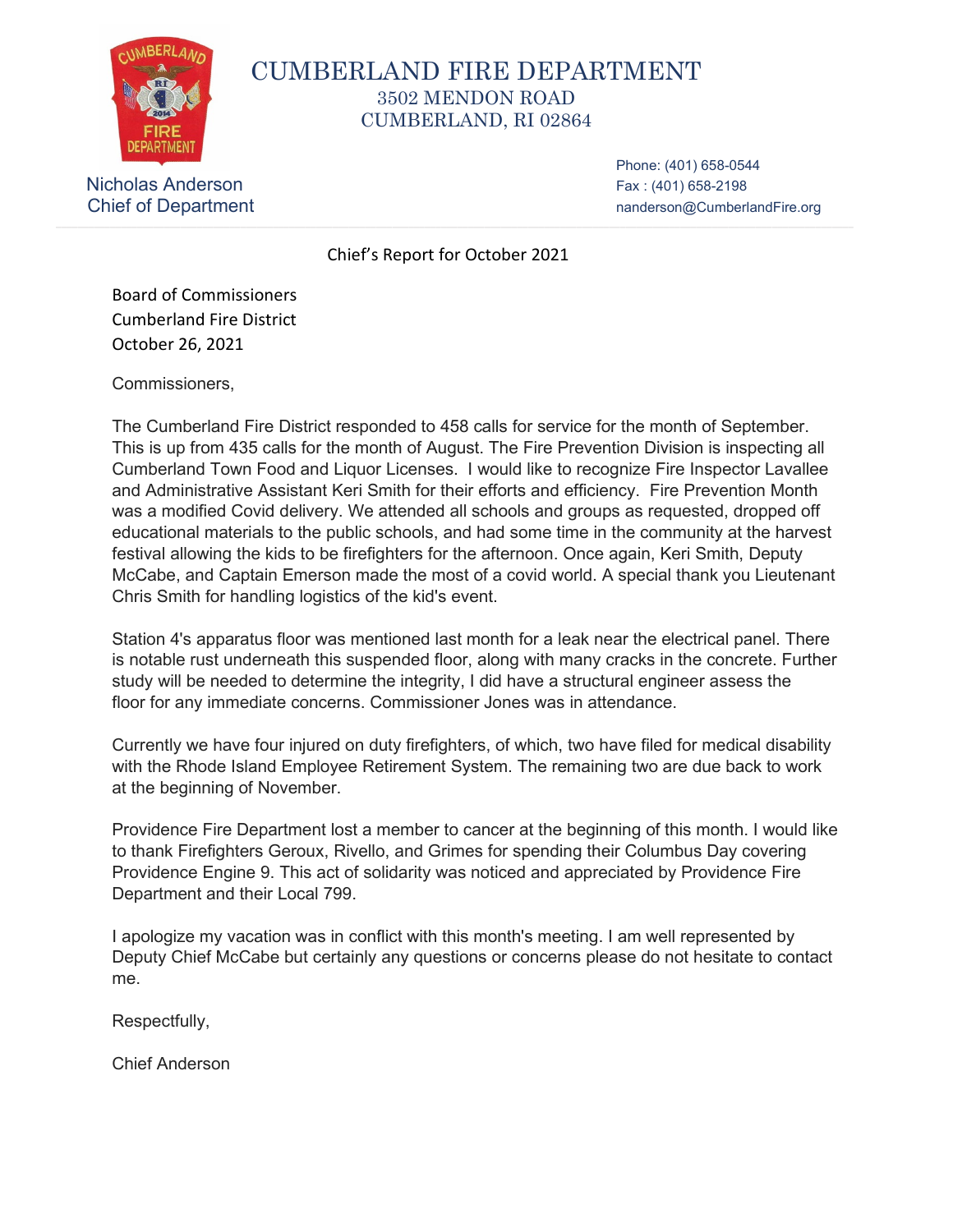## **Cumberland Fire Dept.**

Cumberland, RI

This report was generated on 10/25/2021 11:20:14 AM

## **Breakdown by Major Incident Types for Date Range**

Zone(s): All Zones | Start Date: 09/01/2021 | End Date: 09/30/2021



| <b>MAJOR INCIDENT TYPE</b>                          | # INCIDENTS    | % of TOTAL |
|-----------------------------------------------------|----------------|------------|
| <b>Fires</b>                                        | 9              | 1.97%      |
| Overpressure rupture, explosion, overheat - no fire | $\overline{2}$ | 0.44%      |
| <b>Rescue &amp; Emergency Medical Service</b>       | 329            | 71.83%     |
| Hazardous Condition (No Fire)                       | 6              | 1.31%      |
| Service Call                                        | 38             | 8.3%       |
| Good Intent Call                                    | 30             | 6.55%      |
| False Alarm & False Call                            | 44             | 9.61%      |
| ΤΩΤΑ                                                | 458            | 100%       |

Only REVIEWED and/or LOCKED IMPORTED incidents are included. Summary results for a major incident type are not displayed if the count is zero.



Doc Id: 553 emergencyreporting.com Page # 1 of 2

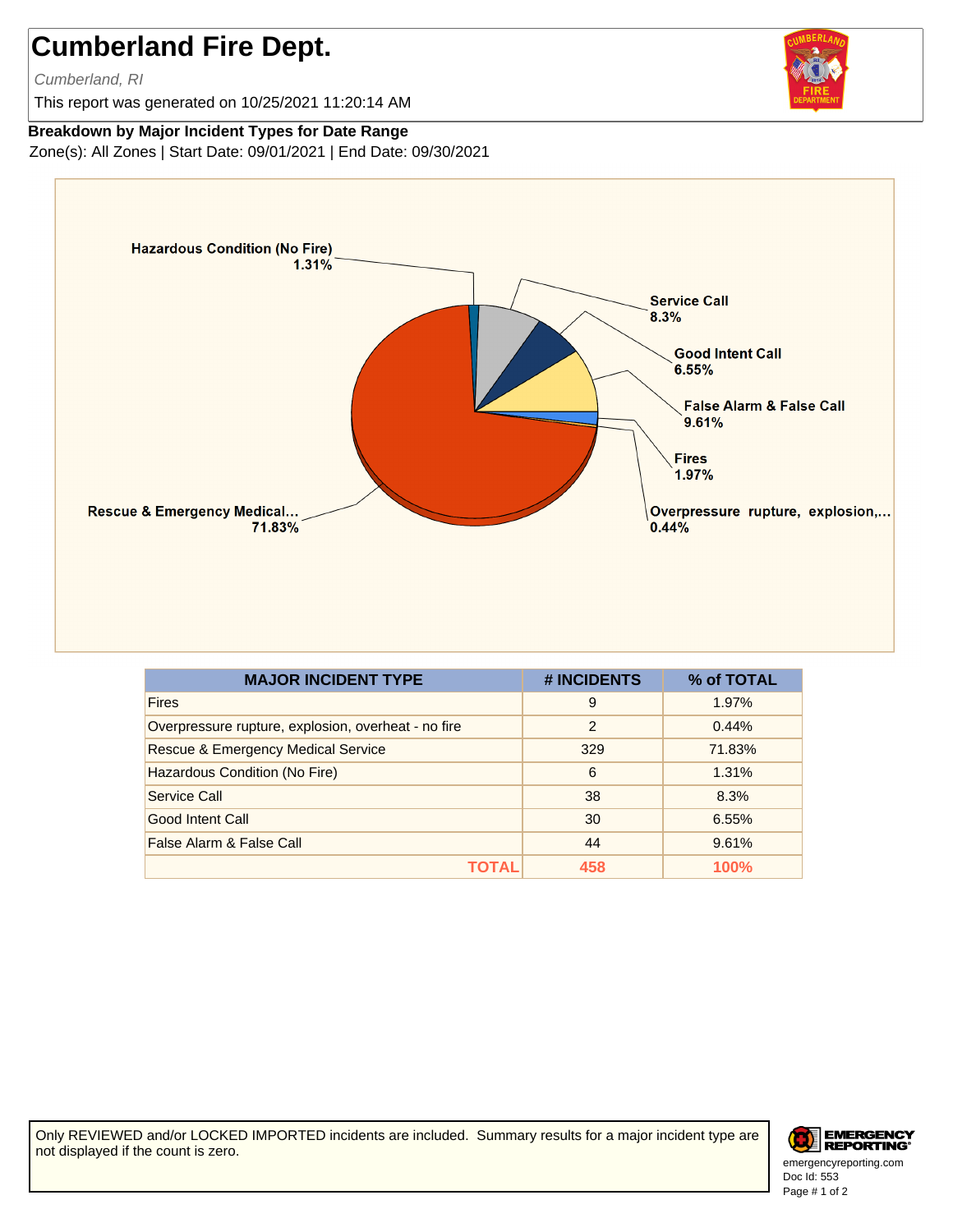| <b>Detailed Breakdown by Incident Type</b>               |                |            |  |  |  |
|----------------------------------------------------------|----------------|------------|--|--|--|
| <b>INCIDENT TYPE</b>                                     | # INCIDENTS    | % of TOTAL |  |  |  |
| 113 - Cooking fire, confined to container                | 4              | 0.87%      |  |  |  |
| 118 - Trash or rubbish fire, contained                   | 1              | 0.22%      |  |  |  |
| 130 - Mobile property (vehicle) fire, other              | $\mathbf{1}$   | 0.22%      |  |  |  |
| 131 - Passenger vehicle fire                             | 2              | 0.44%      |  |  |  |
| 140 - Natural vegetation fire, other                     | 1              | 0.22%      |  |  |  |
| 200 - Overpressure rupture, explosion, overheat other    | 1              | 0.22%      |  |  |  |
| 251 - Excessive heat, scorch burns with no ignition      | $\mathbf{1}$   | 0.22%      |  |  |  |
| 311 - Medical assist, assist EMS crew                    | 4              | 0.87%      |  |  |  |
| 320 - Emergency medical service, other                   | $\overline{2}$ | 0.44%      |  |  |  |
| 321 - EMS call, excluding vehicle accident with injury   | 306            | 66.81%     |  |  |  |
| 322 - Motor vehicle accident with injuries               | 10             | 2.18%      |  |  |  |
| 324 - Motor vehicle accident with no injuries.           | 6              | 1.31%      |  |  |  |
| 351 - Extrication of victim(s) from building/structure   | 1              | 0.22%      |  |  |  |
| 412 - Gas leak (natural gas or LPG)                      | 2              | 0.44%      |  |  |  |
| 424 - Carbon monoxide incident                           | 1              | 0.22%      |  |  |  |
| 440 - Electrical wiring/equipment problem, other         | 1              | 0.22%      |  |  |  |
| 444 - Power line down                                    | 2              | 0.44%      |  |  |  |
| 511 - Lock-out                                           | 4              | 0.87%      |  |  |  |
| 520 - Water problem, other                               | 1              | 0.22%      |  |  |  |
| 521 - Water evacuation                                   | 2              | 0.44%      |  |  |  |
| 522 - Water or steam leak                                | 2              | 0.44%      |  |  |  |
| 550 - Public service assistance, other                   | 1              | 0.22%      |  |  |  |
| 551 - Assist police or other governmental agency         | 2              | 0.44%      |  |  |  |
| 553 - Public service                                     | 9              | 1.97%      |  |  |  |
| 554 - Assist invalid                                     | 14             | 3.06%      |  |  |  |
| 555 - Defective elevator, no occupants                   | $\overline{2}$ | 0.44%      |  |  |  |
| 561 - Unauthorized burning                               | 1              | 0.22%      |  |  |  |
| 600 - Good intent call, other                            | 4              | 0.87%      |  |  |  |
| 611 - Dispatched & cancelled en route                    | 18             | 3.93%      |  |  |  |
| 622 - No incident found on arrival at dispatch address   | 3              | 0.66%      |  |  |  |
| 651 - Smoke scare, odor of smoke                         | 4              | 0.87%      |  |  |  |
| 652 - Steam, vapor, fog or dust thought to be smoke      | 1              | 0.22%      |  |  |  |
| 711 - Municipal alarm system, malicious false alarm      | 1              | 0.22%      |  |  |  |
| 730 - System malfunction, other                          | 3              | 0.66%      |  |  |  |
| 731 - Sprinkler activation due to malfunction            | 1              | 0.22%      |  |  |  |
| 733 - Smoke detector activation due to malfunction       | 9              | 1.97%      |  |  |  |
| 734 - Heat detector activation due to malfunction        | 2              | 0.44%      |  |  |  |
| 735 - Alarm system sounded due to malfunction            | 8              | 1.75%      |  |  |  |
| 740 - Unintentional transmission of alarm, other         | 4              | 0.87%      |  |  |  |
| 743 - Smoke detector activation, no fire - unintentional | 6              | 1.31%      |  |  |  |
| 744 - Detector activation, no fire - unintentional       | 1              | 0.22%      |  |  |  |
| 745 - Alarm system activation, no fire - unintentional   | 8              | 1.75%      |  |  |  |
| 746 - Carbon monoxide detector activation, no CO         | 1              | 0.22%      |  |  |  |
| <b>TOTAL INCIDENTS:</b>                                  | 458            | 100%       |  |  |  |

Only REVIEWED and/or LOCKED IMPORTED incidents are included. Summary results for a major incident type are not displayed if the count is zero.



Doc Id: 553 emergencyreporting.com Page # 2 of 2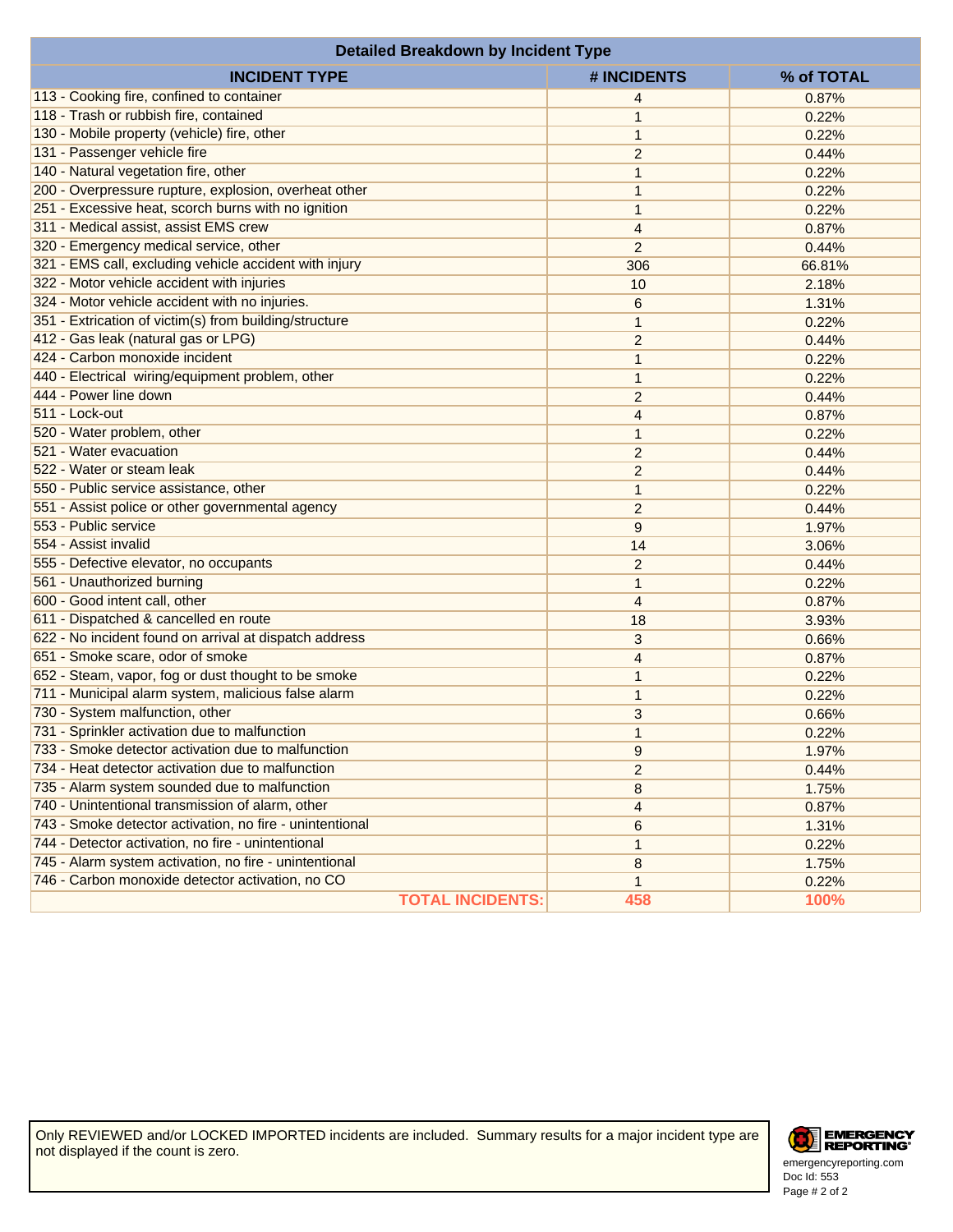

## Cumberland Fire District

# FINANCIAL REPORT

Period Ending September 30, 2021

Presented by Steven Greenhalgh, Finance Director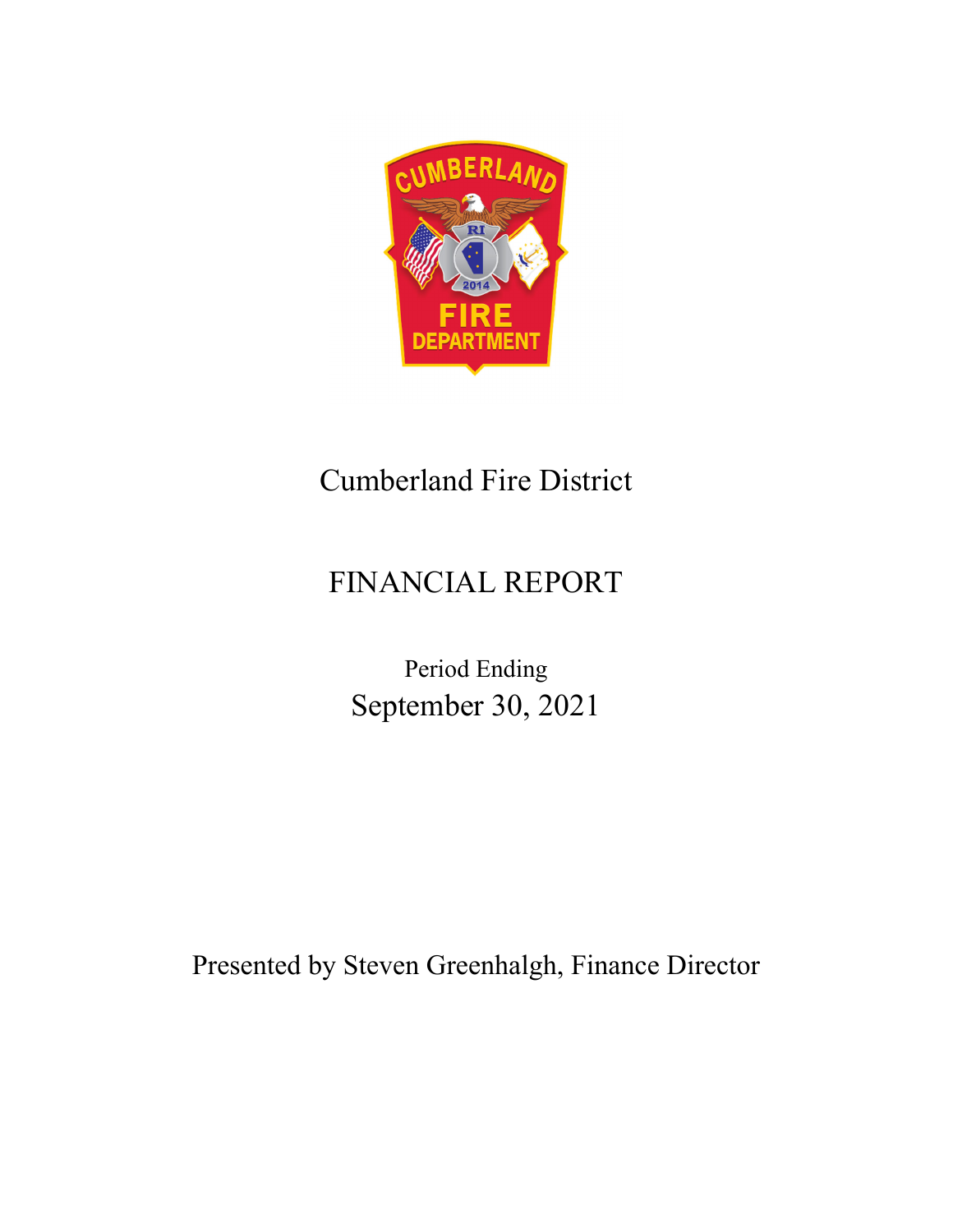# Tax Collectors Report for September 2021

| Total Assessed Taxes 7/1/2021                     | \$<br>8,680,009.50 |     |
|---------------------------------------------------|--------------------|-----|
| Collections                                       |                    |     |
| <b>July 2021</b>                                  | 4,533,560.61       | 52% |
| August 2021                                       | 236,933.30         | 3%  |
| September 2021                                    | 239,618.17         | 3%  |
| October 2021                                      |                    | 0%  |
| November 2021                                     |                    | 0%  |
| December 2021                                     |                    | 0%  |
| January 2022                                      |                    | 0%  |
| February 2022                                     |                    | 0%  |
| <b>March 2022</b>                                 |                    | 0%  |
| April 2022                                        |                    | 0%  |
| May 2022                                          |                    | 0%  |
| June 2022                                         |                    | 0%  |
| <b>Total Collections to Date</b>                  | \$<br>5,010,112.08 | 58% |
| <b>Total Assessed Taxes Outstanding 9/30/2021</b> | 3,669,897.42       |     |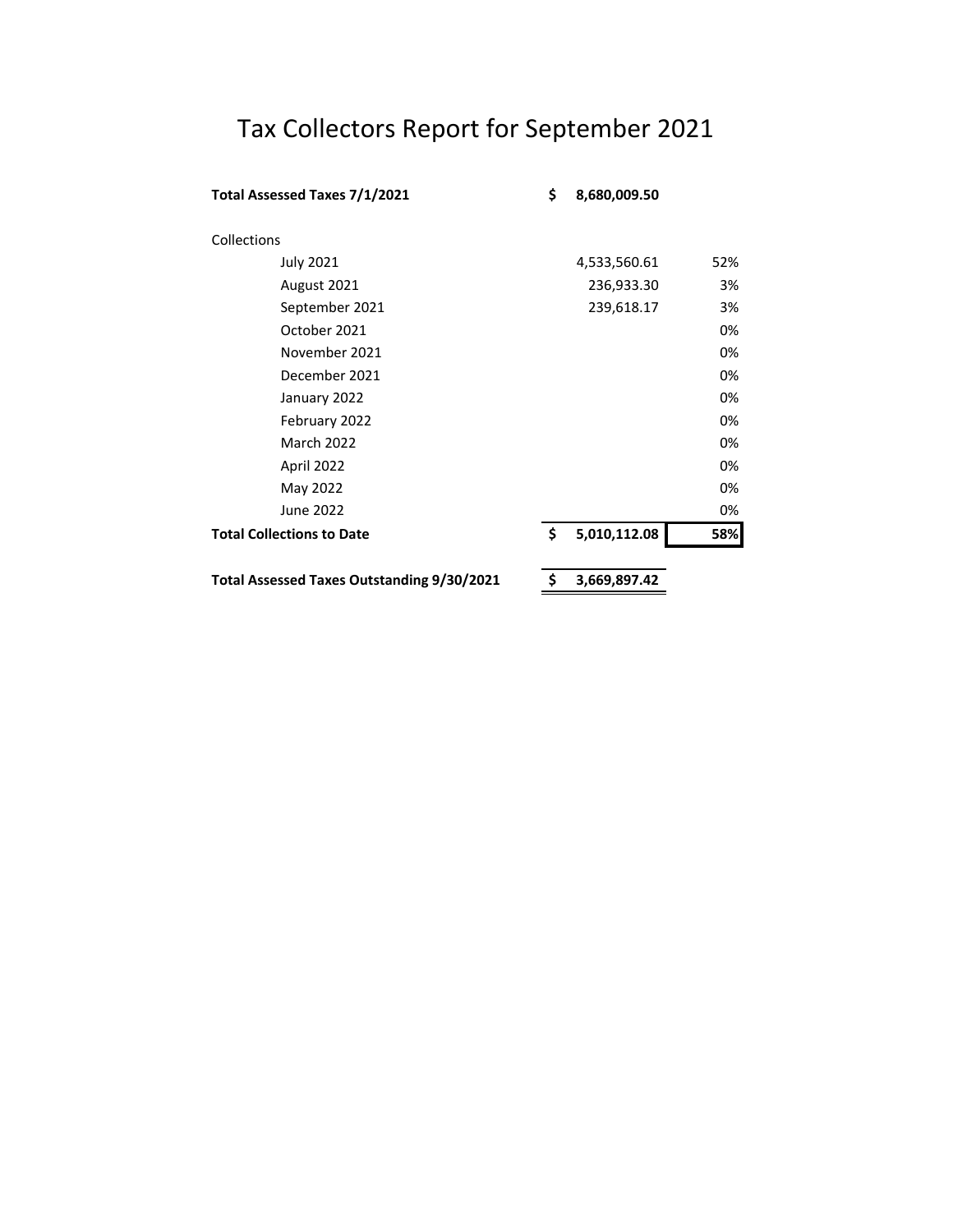## **Cumberland Fire District Balance Sheet As of September 30, 2021**

|                                        | Sep 30, 21    |
|----------------------------------------|---------------|
| <b>ASSETS</b>                          |               |
| <b>Current Assets</b>                  |               |
| <b>Checking/Savings</b>                |               |
| 1001 · Navigant GF Operating           | 278,822.18    |
| 1002 · BCS- HRA Checking               | 8,717.71      |
| 1004 BCS- Fire Prevention              | 7,693.79      |
| 1005 · Navigant Savings MM             | 3,021,266.77  |
| 1009 · BCS- FP Savings MM              | 150,041.62    |
| 1010 · Navigant Fire Alarm Maint       | 1,276.54      |
| 1012 · Webster Bank                    | 10,111.55     |
| 1013 · Navigant Fire Alarm Maint MM    | 81,910.34     |
| 1014 · BCS Dive Team                   | 2,860.26      |
| <b>Total Checking/Savings</b>          | 3,562,700.76  |
| <b>Other Current Assets</b>            |               |
| 1210 Tax Receivable Prior Years        | 111,147.91    |
| 1221 · Tax Receivable 2021             | 4,242,437.87  |
| 1300 · Collection/Returned CK Fees     | 15.00         |
| 1305 · Tax Sale Fees                   | -17,663.42    |
| 1310 · Radio Box Fees                  | 11,955.00     |
| 1311 · FF Detail Receivable            | 4,233.37      |
| 1312 · Fire Prevention Fees            | 1,179.00      |
| 1315 Misc. Accounts Receivable         | 456.48        |
| 2256 Deferred Tax Revenue 2021-2022    | -4,238,134.36 |
| <b>Total Other Current Assets</b>      | 115,626.85    |
| <b>Total Current Assets</b>            | 3,678,327.61  |
| <b>Other Assets</b>                    |               |
| 1050 · Petty Cash-Tax Collector        | 750.00        |
| 1055 · Petty Cash Fire Chief           | 500.00        |
| <b>Total Other Assets</b>              | 1,250.00      |
| <b>TOTAL ASSETS</b>                    | 3,679,577.61  |
| <b>LIABILITIES &amp; EQUITY</b>        |               |
| Liabilities                            |               |
| <b>Current Liabilities</b>             |               |
| <b>Other Current Liabilities</b>       |               |
| 2011 · Payroll Tax FED W/H             | $-34.54$      |
| 2013 · Payroll Tax SDI WH              | 230.74        |
| $2026 \cdot AFLAC$                     | 1,616.02      |
| 2028 P & F Insurance Assoc.            | 946.18        |
| 2253 Deferred Tax Revenue 2018-2019    | 33.891.85     |
| 2254 Deferred Tax Revenue 2019-2020    | 12,990.84     |
| 2255 Deferred Tax Revenue 2020-2021    | 1,650.80      |
| 2280 Misc Other Deferred Revenue       | 45.00         |
| 2281 Deferred Tax Sale Fee Income      | -19,235.53    |
| 2286 Deferred Radio Box Income         | 5,447.29      |
| <b>Total Other Current Liabilities</b> | 37,548.65     |
| <b>Total Current Liabilities</b>       | 37,548.65     |
| <b>Total Liabilities</b>               | 37,548.65     |
| <b>Equity</b>                          |               |
| 3200 Unrestricted Net Assets           | -786,669.16   |
| 3300 Fund Balance transfer from Old    | 1,722,932.47  |
| <b>Net Income</b>                      | 2,705,765.65  |
| <b>Total Equity</b>                    | 3,642,028.96  |
| <b>TOTAL LIABILITIES &amp; EQUITY</b>  | 3,679,577.61  |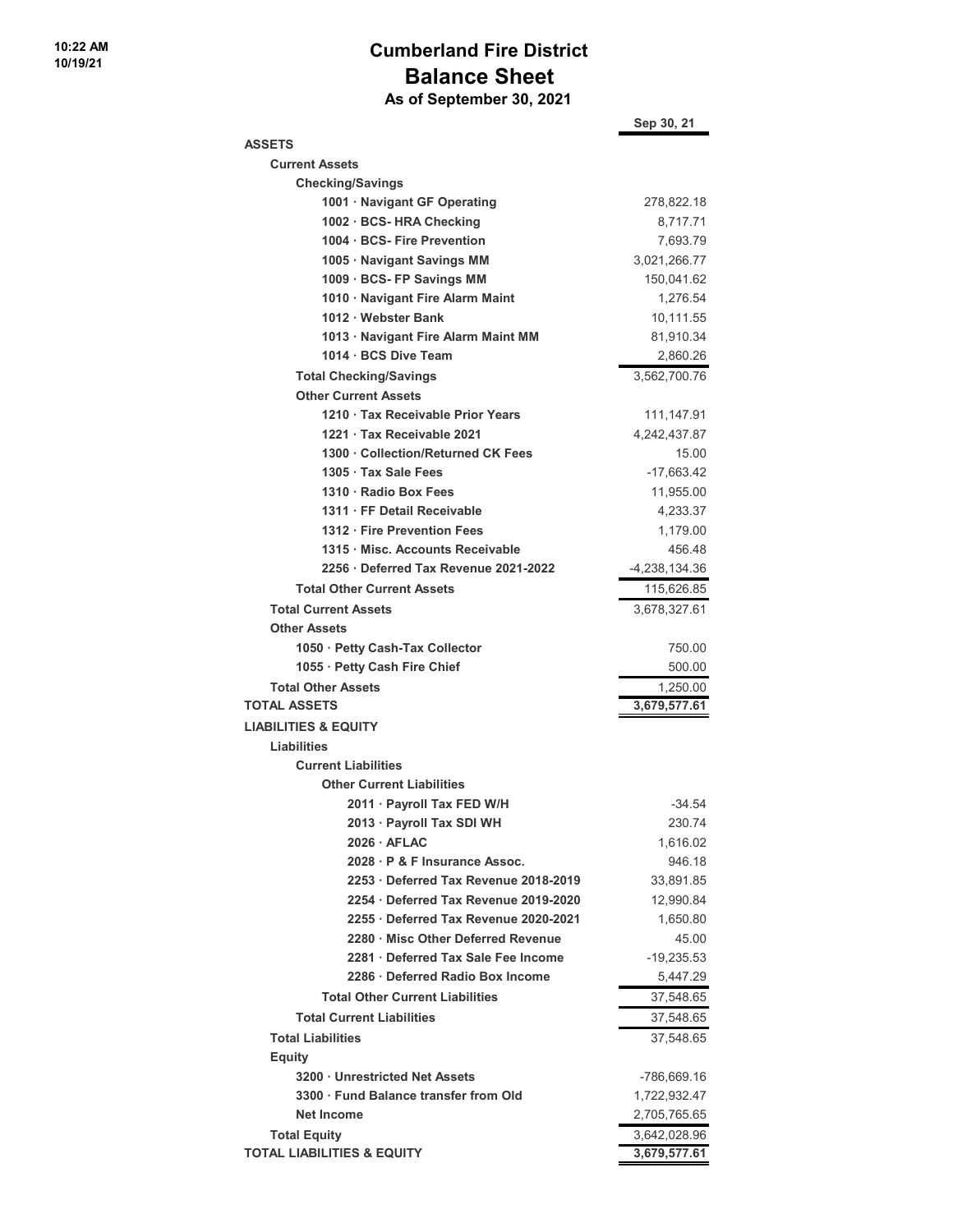## **Cumberland Fire District Profit & Loss Budget vs. Actual**

 **July 2021 through September 2022**

|                                                                     |                     | <b>TOTAL</b>            |                         |                             |                  |
|---------------------------------------------------------------------|---------------------|-------------------------|-------------------------|-----------------------------|------------------|
|                                                                     | Sep 21              | Jul '21 - Sep 22        | <b>Budget</b>           | \$ Over Budget              | % of Budget      |
| <b>Ordinary Income/Expense</b>                                      |                     |                         |                         |                             |                  |
| Income                                                              |                     |                         |                         |                             |                  |
| 4000.06 · Tax Revenue 2021                                          | 231,448.61          | 4,989,908.65            | 8,420,914.00            | (3,431,005.35)              | 59.26%           |
| 4001 · Tax Revenue Prior Years                                      | 8,169.56            | 67,532.52               | 201,326.00              | (133, 793.48)               | 33.54%           |
| 4007 · NSF Fee Reimbursement Income                                 | 85.00               | 135.00                  | 350.00                  | (215.00)                    | 38.57%           |
| 4010 · Interest Income- Past Due Taxes                              | 3,251.83            | 12,227.17               | 75,000.00               | (62, 772.83)                | 16.3%            |
| 4015 · Fire Prevention/Plan Review                                  | 2,868.00            | 10,740.00               | 42,000.00               | (31, 260.00)                | 25.57%           |
| 4050 · Interest Income General Fund                                 | 1,615.84            | 4,403.96                | 12,000.00               | (7,596.04)                  | 36.7%            |
| 4055 · Interest Income HRA Fund                                     | 0.21                | 0.60                    | 5.00                    | (4.40)                      | 12.0%            |
| 4065 · Interest Income Fire Prevention                              | 12.30               | 37.03                   | 500.00                  | (462.97)                    | 7.41%            |
| 4075 · Interest Income FireAlarm Maint                              | 33.51               | 102.73                  | 500.00                  | (397.27)                    | 20.55%           |
| 4077 Interest Income -Dive Team                                     | 0.24                | 0.73                    | 5.00                    | (4.27)                      | 14.6%            |
| 4103 Grant Income                                                   | 4,629.43            | 20,032.42               | 33,530.00               | (13, 497.58)                | 59.75%           |
| $4103.01 \cdot AFG$ 19 - Equipment                                  | 0.00                | 0.00                    | 85,000.00               | (85,000.00)                 | 0.0%             |
| $4103.02 \cdot AFG$ 19 - Training                                   | 0.00                | 0.00                    | 20,000.00               | (20,000.00)                 | 0.0%             |
| 4110 · Miscellaneous Other Income<br>4110.1 · Revenue Rescue Income | 5.00<br>810.00      | 15.00<br>810.00         | 4,000.00                | (3,985.00)                  | 0.38%<br>4.5%    |
| 4110.2 · Insurance Reimbursement                                    | 0.00                | 0.00                    | 18,000.00<br>1,000.00   | (17, 190.00)                | 0.0%             |
| 4110.3 · Detail Reimbursement                                       | 6,947.07            | 9,953.97                | 10,000.00               | (1,000.00)<br>(46.03)       | 99.54%           |
| 4110.4 · IOD Ins. Reimbursement                                     | 5,580.00            | 29,937.86               | 75,000.00               | (45,062.14)                 | 39.92%           |
| 4110.6 · MLC Fees                                                   | 4,350.00            | 12,850.00               | 30,000.00               | (17, 150.00)                | 42.83%           |
| 4114.3 · Income Radio Box 2021                                      | 22,000.00           | 31,000.00               | 41,000.00               | (10,000.00)                 | 75.61%           |
| 4115 · Tax Sale Fee Income                                          | 0.00                | 157.30                  | 85,000.00               | (84, 842.70)                | 0.19%            |
| 4200 · Sale of Assets                                               | 0.00                | 0.00                    | 2,000.00                | (2,000.00)                  | 0.0%             |
| <b>Total Income</b>                                                 | 291,806.60          | 5,189,844.94            | 9,157,130.00            | (3,967,285.06)              | 56.68%           |
| <b>Gross Profit</b>                                                 | 291,806.60          | 5,189,844.94            | 9,157,130.00            | (3,967,285.06)              | 56.68%           |
| <b>Expense</b>                                                      |                     |                         |                         |                             |                  |
| 6100 · Vehicle Gas & Oil                                            | 3,122.27            | 7,972.74                | 45,000.00               | (37,027.26)                 | 17.72%           |
| 6101 · Vehicle Repair & Maintenance                                 | 11,152.39           | 15,233.79               | 112,700.00              | (97, 466.21)                | 13.52%           |
| 6110 · Equipment Purchase & Upgrading                               | 0.00                | 166.38                  | 20,000.00               | (19,833.62)                 | 0.83%            |
| 6110.01 · Turnout Gear                                              | 0.00                | 505.14                  | 24,000.00               | (23, 494.86)                | 2.11%            |
| 6112 · Equipment Supplies & Repairs                                 | 350.82              | 1,669.68                | 7,000.00                | (5,330.32)                  | 23.85%           |
| 6113 · Equip Testing & Certification                                | 0.00                | 0.00                    | 7,000.00                | (7,000.00)                  | 0.0%             |
| 6120 · Radio Equip Upgrades & Maint                                 | 772.06              | 1,656.06                | 5,000.00                | (3,343.94)                  | 33.12%           |
| 6125 · Medical Equip & Supplies                                     | 0.00                | 1,079.90                | 6,000.00                | (4,920.10)                  | 18.0%            |
| 6130 · Air Cascade Maintenance                                      | 0.00                | 0.00                    | 2,600.00                | (2,600.00)                  | 0.0%             |
| 6145 · Shared Communications                                        | 512.52              | 2,050.08                | 8,250.00                | (6, 199.92)                 | 24.85%           |
| 6150 · Fire Alarm Testing                                           | 0.00                | 0.00                    | 1,500.00                | (1,500.00)                  | 0.0%             |
| 6200 · Electricity                                                  | 3,171.83            | 10,761.23               | 39,400.00               | (28, 638.77)                | 27.31%           |
| 6200.01 · Electricity Lighting Notes                                | 639.79              | 2,175.74                | 7,700.00                | (5,524.26)                  | 28.26%           |
| 6201 · Gas & Hot Water                                              | 321.97              | 956.70                  | 18,500.00               | (17, 543.30)                | 5.17%            |
| 6202.01 · Telephone                                                 | 914.72              | 3,047.11                | 13,000.00               | (9,952.89)                  | 23.44%           |
| $6202.02 \cdot Air Cards$                                           | 480.12              | 1,440.46                | 5,800.00                | (4,359.54)                  | 24.84%           |
| 6210 · Sewer Assessment & Usage                                     | 244.37              | 770.25                  | 4,000.00                | (3,229.75)                  | 19.26%           |
| 6211 Water Usage Fees<br>6215.01 · Hydrant Fees - Cumberland        | 59.36               | 689.49                  | 2,000.00                | (1,310.51)                  | 34.48%<br>100.0% |
| 6215.02 · Hydrant Fees - Pawtucket                                  | 0.00                | 224,070.00<br>34,817.81 | 224,070.00              | 0.00                        |                  |
| 6301 · Building Supplies & Maint.                                   | 11,732.09<br>700.11 | 4,374.24                | 138,000.00<br>25,000.00 | (103,182.19)<br>(20,625.76) | 25.23%<br>17.5%  |
| 6305 · Furnishings                                                  | 0.00                | 0.00                    | 2,000.00                | (2,000.00)                  | $0.0\%$          |
| 6400.01 · Firefighters Salaries                                     | 285,392.75          | 716,401.32              | 3,244,766.00            | (2,528,364.68)              | 22.08%           |
| 6400.02 · EMT Incentive                                             | 8,490.14            | 21,161.20               | 94,100.00               | (72,938.80)                 | 22.49%           |
| $6400.03 \cdot$ OT Wages                                            | 81,915.18           | 206,592.92              | 1,089,411.00            | (882, 818.08)               | 18.96%           |
| 6400.08 · Holiday Stipend                                           | 14,396.05           | 43,734.79               | 181,473.00              | (137,738.21)                | 24.1%            |
| 6400.09 · Longevity Pay                                             | 9,712.20            | 34,581.49               | 213,573.00              | (178, 991.51)               | 16.19%           |
| 6400.10 · Acting Officer Pay                                        | 4,927.81            | 6,462.61                | 2,500.00                | 3,962.61                    | 258.5%           |
| 6400.11 · Detail Pay                                                | 3,848.52            | 9,855.67                | 11,000.00               | (1, 144.33)                 | 89.6%            |
| 6400.13 · Injured on Duty Salaries                                  | 17,935.05           | 39,209.11               | 0.00                    | 39,209.11                   | 100.0%           |
| 6400.14 · Clothing Allowance                                        | 0.00                | 44,028.06               | 48,600.00               | (4, 571.94)                 | 90.59%           |
| 6400.15 · Education Incentive                                       | 0.00                | 5,500.00                | 5,500.00                | 0.00                        | 100.0%           |
| 6401 · Payroll Tax Expense                                          | 30,018.22           | 79,626.41               | 377,587.00              | (297,960.59)                | 21.09%           |
| 6402 · Pension Expense                                              | 91,734.12           | 231,740.97              | 1,004,468.00            | (772,727.03)                | 23.07%           |
| 6410.01 · Healthcare Insurance                                      | 79,182.89           | 238,337.33              | 1,035,706.00            | (797,368.67)                | 23.01%           |
| 6410.02 · Healthcare Co-Pays                                        | (16, 514.81)        | (41, 177.22)            | (185, 946.00)           | 144,768.78                  | 22.15%           |
| 6410.03 · Healthcare Reimb. (HRA) -FF                               | 3,174.46            | 11,782.32               | 46,500.00               | (34, 717.68)                | 25.34%           |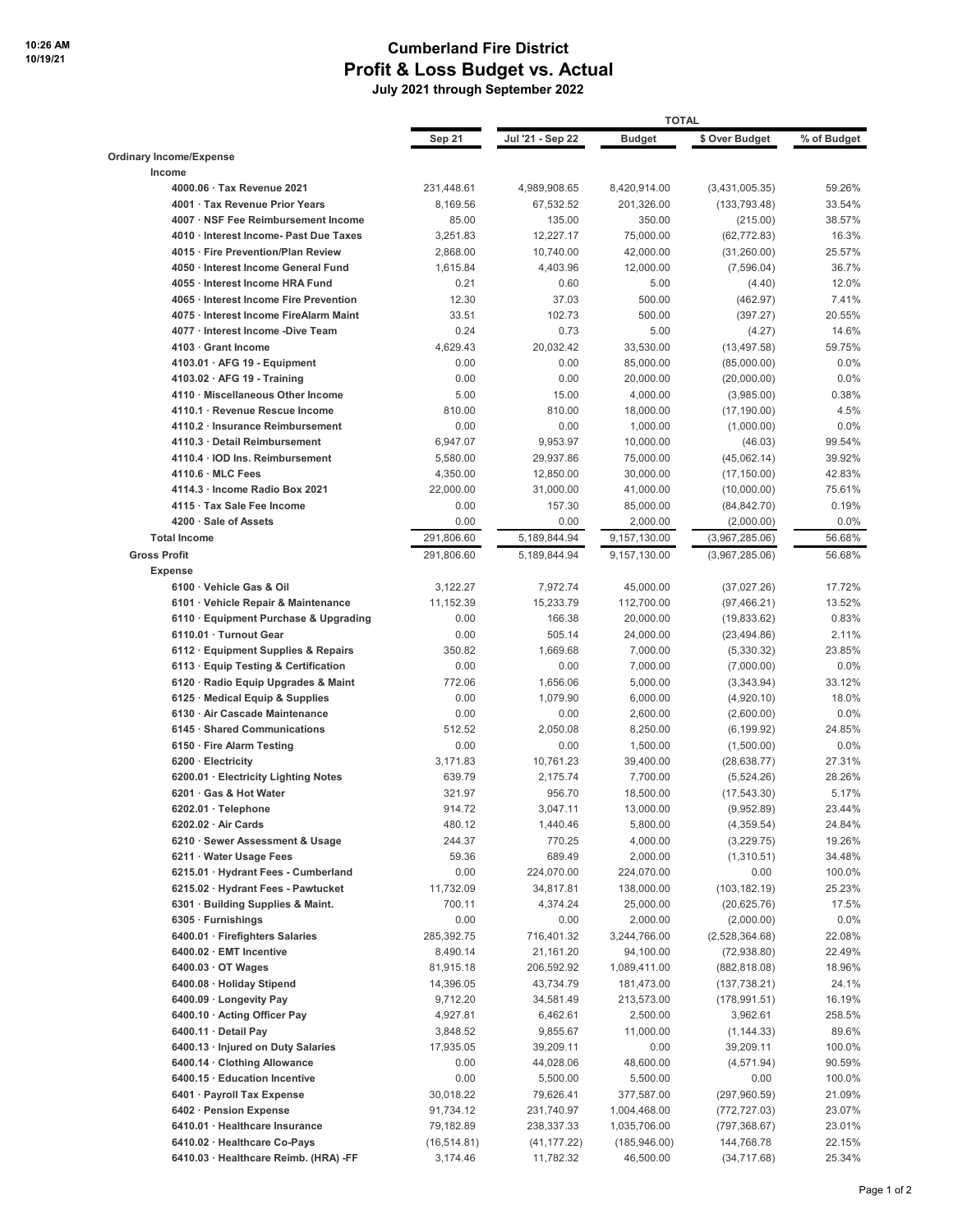## **Cumberland Fire District Profit & Loss Budget vs. Actual**

 **July 2021 through September 2022**

|                                                                            |                   |                       | <b>TOTAL</b>            |                              |                   |
|----------------------------------------------------------------------------|-------------------|-----------------------|-------------------------|------------------------------|-------------------|
|                                                                            | Sep 21            | Jul '21 - Sep 22      | <b>Budget</b>           | \$ Over Budget               | % of Budget       |
| 6410.04 · Healthcare -Dental                                               | 6,092.83          | 18,278.49             | 76,593.00               | (58, 314.51)                 | 23.86%            |
| 6410.05 · Healthcare -Vision                                               | 5,200.00          | 5,200.00              | 5,400.00                | (200.00)                     | 96.3%             |
| 6420 · Life Insurance                                                      | 0.00              | 7,800.00              | 8,100.00                | (300.00)                     | 96.3%             |
| 6430 Education Tuition Cost                                                | 0.00              | 4,159.50              | 18,000.00               | (13,840.50)                  | 23.11%            |
| 6510.01 · Healthcare Insurance -Retirees                                   | 12,675.19         | 38,064.80             | 137,750.00              | (99,685.20)                  | 27.63%            |
| 6510.03 · Healthcare Reimb. (HRA)-Retiree                                  | 1,010.57          | 5,370.47              | 16,672.00               | (11, 301.53)                 | 32.21%            |
| 6510.04 · Healthcare -Dental -Retirees                                     | 524.78            | 1,574.34              | 6,296.00                | (4,721.66)                   | 25.01%            |
| 6510.05 · Healthcare Co-Pays -Retirees                                     | (780.67)          | (2,881.41)            | (9,910.00)              | 7,028.59                     | 29.08%            |
| 6520 · COLA - Retirees<br>6600 Administrative Salaries                     | 0.00<br>18,298.35 | 11,934.47             | 11,935.00               | (0.53)                       | 100.0%<br>23.48%  |
| 6605 · District Commissioner Stipends                                      | 0.00              | 49,752.57<br>5,675.00 | 211,862.00<br>22,700.00 | (162, 109.43)<br>(17,025.00) | 25.0%             |
| 6610.01 · Healthcare Insurance -Admin                                      | 6,131.01          | 18,393.03             | 73,590.00               | (55, 196.97)                 | 24.99%            |
| 6610.02 · Healthcare Co-Pays -Admin                                        | (1,325.20)        | (3,294.07)            | (13,786.00)             | 10,491.93                    | 23.89%            |
| 6610.03 · Healthcare Reimb. (HRA)-Admin                                    | 1,224.43          | 1,406.66              | 8,400.00                | (6,993.34)                   | 16.75%            |
| 6610.04 · Healthcare -Dental -Admin                                        | 479.83            | 1,439.49              | 5,758.00                | (4,318.51)                   | 25.0%             |
| 6615 · Payroll Tax Expense -Admin                                          | 1,262.15          | 3,463.86              | 16,207.00               | (12,743.14)                  | 21.37%            |
| 6701 · Insurances                                                          | 5,670.00          | 321,600.00            | 345,000.00              | (23,400.00)                  | 93.22%            |
| $6703.01 \cdot$ Legal                                                      | 595.00            | 1,785.00              | 25,000.00               | (23, 215.00)                 | 7.14%             |
| $6703.02 \cdot$ Legal - CBA                                                | 837.50            | 1,406.00              | 7,500.00                | (6,094.00)                   | 18.75%            |
| 6705 Office Supplies & Expenses                                            | 345.24            | 1,462.66              | 9,500.00                | (8,037.34)                   | 15.4%             |
| 6706 · Printing & Postage                                                  | 111.00            | 870.50                | 5,000.00                | (4, 129.50)                  | 17.41%            |
| 6707 · Newspaper Advertisements                                            | 0.00              | 0.00                  | 1,500.00                | (1,500.00)                   | $0.0\%$           |
| 6708 Computer Maint. & Development                                         | 90.99             | 427.24                | 3,500.00                | (3,072.76)                   | 12.21%            |
| 6709 Computerized Tax Bills                                                | 15,014.20         | 15,014.20             | 15,000.00               | 14.20                        | 100.1%            |
| 6709.01 · Tax Collect & Admin Support                                      | 0.00              | 2,289.57              | 2,500.00                | (210.43)                     | 91.58%<br>$0.0\%$ |
| 6709.02 · Tax Collection System Upgrade<br>6710 · External Accounting Fees | 0.00<br>0.00      | 0.00<br>0.00          | 22,500.00<br>20,000.00  | (22,500.00)<br>(20,000.00)   | $0.0\%$           |
| 6711 · Fire Chief Expenses                                                 | 365.00            | 365.00                | 500.00                  | (135.00)                     | 73.0%             |
| 6713.01 · Grant- AFG 19 - Equipment                                        | 0.00              | 0.00                  | 8,500.00                | (8,500.00)                   | $0.0\%$           |
| $6713.02 \cdot$ Grant-AFG 19 - Training                                    | 0.00              | 0.00                  | 2,000.00                | (2,000.00)                   | $0.0\%$           |
| 6714 · Payroll Processing Fees                                             | 780.60            | 1,864.03              | 7,100.00                | (5,235.97)                   | 26.25%            |
| 6715 · Professional Fees                                                   | 0.00              | 0.00                  | 300.00                  | (300.00)                     | 0.0%              |
| 6716 · Videographer                                                        | 0.00              | 360.00                | 3,000.00                | (2,640.00)                   | 12.0%             |
| 6720 · Abatements                                                          | 0.00              | 0.00                  | 2,500.00                | (2,500.00)                   | $0.0\%$           |
| 6725 · Tax Sale Fee                                                        | 0.00              | 0.00                  | 50,000.00               | (50,000.00)                  | $0.0\%$           |
| 6730 Bank Service Fee                                                      | 0.00              | 60.00                 | 300.00                  | (240.00)                     | 20.0%             |
| 6735 · IRS HRA Fee                                                         | 0.00              | 160.02                | 155.00                  | 5.02                         | 103.24%           |
| 6740 · Misc Other Expenses                                                 | 0.00              | 0.00                  | 100.00                  | (100.00)                     | $0.0\%$           |
| 6800 Dues and Subscriptions                                                | 0.00              | 0.00                  | 750.00                  | (750.00)                     | $0.0\%$           |
| 6905.01 · Drills & Training                                                | 6.748.92<br>0.00  | 6,748.92<br>0.00      | 16,000.00               | (9,251.08)                   | 42.18%<br>0.0%    |
| 6905.02 · FP & EMS Training<br>6905.03 · Academy Training                  | 0.00              | 0.00                  | 5,450.00<br>14,400.00   | (5,450.00)<br>(14, 400.00)   | 0.0%              |
| 6906 · Medical Examinations                                                | 0.00              | 0.00                  | 3,300.00                | (3,300.00)                   | $0.0\%$           |
| 6907 · Employee Support Health&Welfare                                     | 0.00              | 0.00                  | 2,500.00                | (2,500.00)                   | $0.0\%$           |
| 6908 · Professional Development                                            | 0.00              | 0.00                  | 2,000.00                | (2,000.00)                   | $0.0\%$           |
| 6910 · Initial New Hire Expense                                            | 0.00              | 0.00                  | 2,000.00                | (2,000.00)                   | $0.0\%$           |
| 6912 · Uniform Replacement                                                 | 0.00              | 50.00                 | 250.00                  | (200.00)                     | 20.0%             |
| 6915 · Entry Level / Promotional Exam                                      | 0.00              | 0.00                  | 3,200.00                | (3,200.00)                   | 0.0%              |
| 7020 · Sick Time Payout                                                    | 0.00              | 0.00                  | 11,100.00               | (11, 100.00)                 | 0.0%              |
| 7021 · Vacation Time Payout                                                | 0.00              | 0.00                  | 20,900.00               | (20,900.00)                  | 0.0%              |
| 7030 · Radio Box Maint & Repair                                            | 330.93            | 330.93                | 4,000.00                | (3,669.07)                   | 8.27%             |
| 7040 · Spec. Fund Fire Prevention Exp                                      | 360.00            | 1,674.24              | 20,000.00               | (18, 325.76)                 | 8.37%             |
| 7050 · Tax - Legal & Collection Fees                                       | 0.00              | 0.00                  | 500.00                  | (500.00)                     | $0.0\%$           |
| 7085.01 · TANS Interest Expense                                            | 0.00              | 0.00                  | 4,200.00                | (4,200.00)                   | 0.0%              |
| 7085.02 · TANS Bank Attorney Fee                                           | 0.00              | 0.00                  | 2,500.00                | (2,500.00)                   | 0.0%              |
| 7085.03 · TANS Bond Counsel<br>7085.04 · TANS Financial Advisor            | 0.00<br>0.00      | 0.00<br>0.00          | 4,000.00<br>3,300.00    | (4,000.00)<br>(3,300.00)     | 0.0%<br>$0.0\%$   |
| 7305 · Capital Expenditures                                                | 0.00              | 0.00                  | 0.00                    | 0.00                         | $0.0\%$           |
| 7310 · Capital Improvements                                                | 0.00              | 0.00                  | 12,000.00               | (12,000.00)                  | 0.0%              |
| 7320 · Vehicle Procurement                                                 | 0.00              | 0.00                  | 0.00                    | 0.00                         | 0.0%              |
| 8000 · General Reserves Account                                            | 0.00              | 0.00                  | 10,000.00               | (10,000.00)                  | 0.0%              |
| <b>Total Expense</b>                                                       | 730,429.65        | 2,484,079.29          | 9,157,130.00            | (6,673,050.71)               | 27.13%            |
| <b>Net Ordinary Income</b>                                                 | (438,623.05)      | 2,705,765.65          | 0.00                    | 2,705,765.65                 | 100.0%            |
| Net Income                                                                 | (438, 623.05)     | 2,705,765.65          | 0.00                    | 2,705,765.65                 | 100.0%            |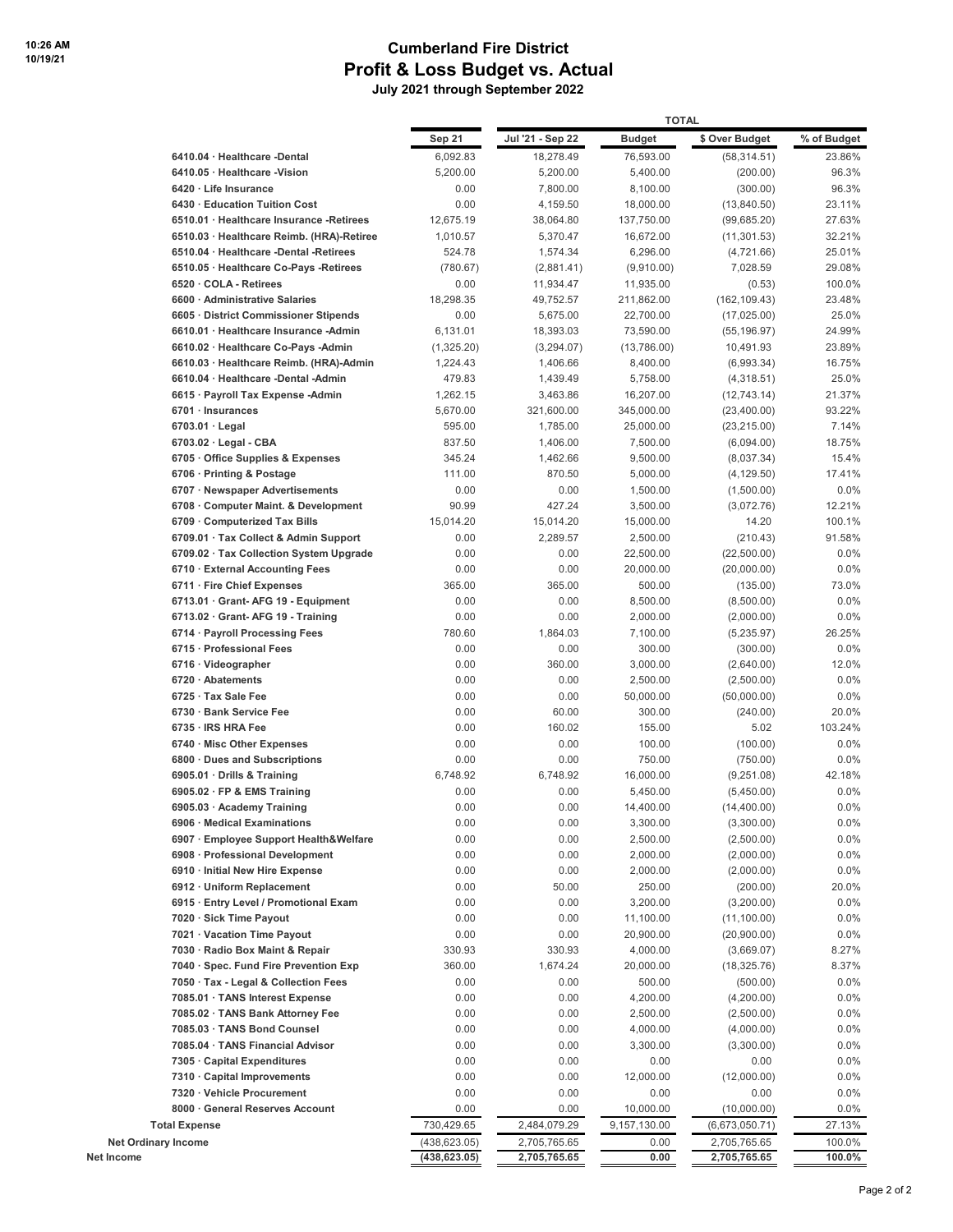### **September 2021**

| <b>Type</b>  | Num  | Date       | Name                                 | Account                                                                       | <b>Paid Amount</b>     |
|--------------|------|------------|--------------------------------------|-------------------------------------------------------------------------------|------------------------|
| Check        | POS  | 09/01/2021 | <b>BackBlaze</b>                     | 1001 · Navigant GF Operating                                                  |                        |
|              |      |            |                                      | 6708 · Computer Maint. & Development                                          | $-7.50$                |
| <b>TOTAL</b> |      |            |                                      |                                                                               | $-7.50$                |
|              |      |            |                                      |                                                                               |                        |
| Check        | POS  | 09/07/2021 | <b>Miradore Ltd</b>                  | 1004 · BCS- Fire Prevention                                                   |                        |
|              |      |            |                                      | 7040 · Spec. Fund Fire Prevention Exp                                         | $-25.00$<br>$-25.00$   |
| <b>TOTAL</b> |      |            |                                      |                                                                               |                        |
| Check        | POS  | 09/08/2021 | Amazon.com                           | 1001 · Navigant GF Operating                                                  |                        |
|              |      |            |                                      | 6112 · Equipment Supplies & Repairs                                           | $-20.35$               |
| <b>TOTAL</b> |      |            |                                      |                                                                               | $-20.35$               |
| Check        | POS  | 09/08/2021 | Amazon.com                           | 1001 · Navigant GF Operating                                                  |                        |
|              |      |            |                                      | 6112 · Equipment Supplies & Repairs                                           | $-22.95$               |
| <b>TOTAL</b> |      |            |                                      |                                                                               | $-22.95$               |
| Check        | POS  | 09/09/2021 |                                      | 1001 · Navigant GF Operating                                                  |                        |
|              |      |            | Amazon.com                           |                                                                               |                        |
| <b>TOTAL</b> |      |            |                                      | 6112 · Equipment Supplies & Repairs                                           | $-9.99$<br>$-9.99$     |
|              |      |            |                                      |                                                                               |                        |
| Check        | POS  | 09/14/2021 | Amazon.com                           | 1001 · Navigant GF Operating                                                  |                        |
|              |      |            |                                      | 6708 · Computer Maint. & Development                                          | $-22.99$               |
| <b>TOTAL</b> |      |            |                                      |                                                                               | $-22.99$               |
| Check        | POS  | 09/22/2021 | Adobe Systems Inc.                   | 1001 · Navigant GF Operating                                                  |                        |
|              |      |            |                                      | 6705 · Office Supplies & Expenses                                             | $-90.90$               |
| <b>TOTAL</b> |      |            |                                      |                                                                               | $-90.90$               |
| Check        | POS  | 09/22/2021 | Amazon.com                           | 1001 · Navigant GF Operating                                                  |                        |
|              |      |            |                                      | 6112 · Equipment Supplies & Repairs                                           | $-19.94$               |
| <b>TOTAL</b> |      |            |                                      |                                                                               | $-19.94$               |
|              |      |            |                                      |                                                                               |                        |
| Check        | POS  | 09/23/2021 | Intuit                               | 1001 · Navigant GF Operating                                                  |                        |
|              |      |            |                                      | 6705 Office Supplies & Expenses                                               | $-120.58$              |
| <b>TOTAL</b> |      |            |                                      |                                                                               | $-120.58$              |
| Check        | 1215 | 09/15/2021 | <b>NFPA Certification Department</b> | 1004 · BCS- Fire Prevention                                                   |                        |
|              |      |            |                                      | 7040 · Spec. Fund Fire Prevention Exp                                         | $-150.00$              |
| <b>TOTAL</b> |      |            |                                      |                                                                               | $-150.00$              |
| Check        | 1216 | 09/22/2021 | <b>Brett R. Anderson</b>             | 1004 · BCS- Fire Prevention                                                   |                        |
|              |      |            |                                      | 7040 · Spec. Fund Fire Prevention Exp                                         | $-185.00$              |
| <b>TOTAL</b> |      |            |                                      |                                                                               | $-185.00$              |
|              |      |            |                                      |                                                                               |                        |
| Check        | 7173 | 09/01/2021 | CPF-LOCAL 2722                       | 1001 · Navigant GF Operating                                                  |                        |
|              |      |            |                                      | 6410.05 · Healthcare -Vision                                                  | $-5,100.00$            |
| <b>TOTAL</b> |      |            |                                      |                                                                               | $-5,100.00$            |
| Check        | 7174 | 09/01/2021 | <b>Nicholas Anderson</b>             | 1001 · Navigant GF Operating                                                  |                        |
|              |      |            |                                      | 6410.05 · Healthcare -Vision                                                  | $-100.00$              |
| <b>TOTAL</b> |      |            |                                      |                                                                               | $-100.00$              |
| Check        | 7175 | 09/01/2021 | <b>Delta Dental</b>                  | 1001 · Navigant GF Operating                                                  |                        |
|              |      |            |                                      | 6410.04 · Healthcare -Dental                                                  | $-6,092.83$            |
|              |      |            |                                      | 6510.04 · Healthcare -Dental -Retirees<br>6610.04 · Healthcare -Dental -Admin | $-524.78$<br>$-479.83$ |

TOTAL -7,097.44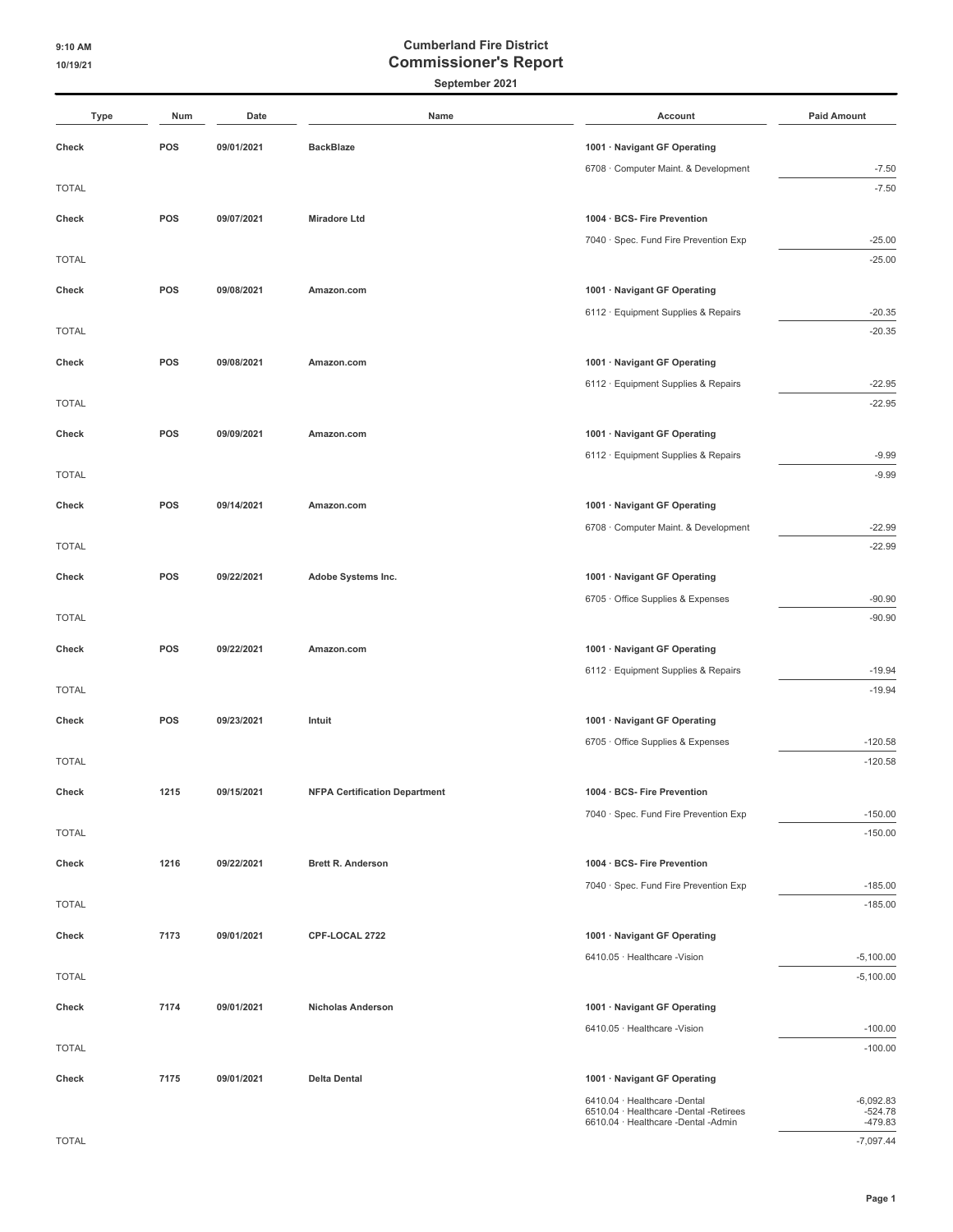**September 2021**

| <b>Type</b>  | Num  | Date       | Name                                  | Account                                                                                                             | <b>Paid Amount</b>                          |
|--------------|------|------------|---------------------------------------|---------------------------------------------------------------------------------------------------------------------|---------------------------------------------|
| Check        | 7176 | 09/01/2021 | Blue Cross & Blue Shield              | 1001 · Navigant GF Operating                                                                                        |                                             |
|              |      |            |                                       | 6410.01 · Healthcare Insurance<br>6510.01 · Healthcare Insurance -Retirees<br>6610.01 · Healthcare Insurance -Admin | $-79,182.89$<br>$-11,100.19$<br>$-6,131.01$ |
| <b>TOTAL</b> |      |            |                                       |                                                                                                                     | $-96,414.09$                                |
| Check        | 7177 | 09/01/2021 | Blue Cross Blue Shield -MCA           | 1001 · Navigant GF Operating                                                                                        |                                             |
|              |      |            |                                       | 6510.01 · Healthcare Insurance -Retirees                                                                            | $-1,575.00$                                 |
| <b>TOTAL</b> |      |            |                                       |                                                                                                                     | $-1,575.00$                                 |
| Check        | 7178 | 09/06/2021 | <b>Cumberland Fire District</b>       | 1001 · Navigant GF Operating                                                                                        |                                             |
|              |      |            |                                       | 1002 · BCS- HRA Checking                                                                                            | $-10,000.00$                                |
| <b>TOTAL</b> |      |            |                                       |                                                                                                                     | $-10,000.00$                                |
| Check        | 7179 | 09/09/2021 | Melissa & Steven Holcomb              | 1001 · Navigant GF Operating                                                                                        |                                             |
|              |      |            |                                       | 1221 · Tax Receivable 2021                                                                                          | $-573.30$                                   |
| <b>TOTAL</b> |      |            |                                       |                                                                                                                     | $-573.30$                                   |
| Check        | 7180 | 09/09/2021 | <b>Hallmark Marketing Company LLC</b> | 1001 · Navigant GF Operating                                                                                        |                                             |
|              |      |            |                                       | 1221 · Tax Receivable 2021                                                                                          | $-24.24$                                    |
| <b>TOTAL</b> |      |            |                                       |                                                                                                                     | $-24.24$                                    |
| Check        | 7181 | 09/09/2021 | Jose & Maria Silva                    | 1001 · Navigant GF Operating                                                                                        |                                             |
|              |      |            |                                       | 1221 · Tax Receivable 2021                                                                                          | $-48.87$                                    |
| <b>TOTAL</b> |      |            |                                       |                                                                                                                     | $-48.87$                                    |
| Check        | 7182 | 09/09/2021 | Anthony & Darlene Reilly              | 1001 · Navigant GF Operating                                                                                        |                                             |
|              |      |            |                                       | 1221 · Tax Receivable 2021                                                                                          | $-295.22$                                   |
| <b>TOTAL</b> |      |            |                                       |                                                                                                                     | $-295.22$                                   |
| Check        | 7183 | 09/09/2021 | <b>Bob's Auto Trim</b>                | 1001 · Navigant GF Operating                                                                                        |                                             |
|              |      |            |                                       | 6101 · Vehicle Repair & Maintenance                                                                                 | $-150.00$                                   |
| <b>TOTAL</b> |      |            |                                       |                                                                                                                     | $-150.00$                                   |
| Check        | 7184 | 09/09/2021 | <b>NAPA Auto Parts</b>                | 1001 · Navigant GF Operating                                                                                        |                                             |
|              |      |            |                                       | 6101 · Vehicle Repair & Maintenance<br>6301 · Building Supplies & Maint.                                            | $-8.18$<br>$-36.98$                         |
| <b>TOTAL</b> |      |            |                                       |                                                                                                                     | $-45.16$                                    |
|              |      |            |                                       |                                                                                                                     |                                             |
| Check        | 7185 | 09/09/2021 | <b>Navigant Credit Card</b>           | 1001 · Navigant GF Operating<br>7030 · Radio Box Maint & Repair                                                     | $-330.93$                                   |
|              |      |            |                                       | 6711 · Fire Chief Expenses<br>6120 · Radio Equip Upgrades & Maint                                                   | $-365.00$<br>$-772.06$                      |
|              |      |            |                                       | 6101 · Vehicle Repair & Maintenance<br>6301 · Building Supplies & Maint.                                            | $-128.52$<br>$-264.17$                      |
|              |      |            |                                       | 6112 · Equipment Supplies & Repairs                                                                                 | $-48.57$                                    |
| <b>TOTAL</b> |      |            |                                       |                                                                                                                     | $-1,909.25$                                 |
| Check        | 7186 | 09/09/2021 | <b>National Grid Gas Sta5A</b>        | 1001 · Navigant GF Operating                                                                                        |                                             |
|              |      |            |                                       | 6201 · Gas & Hot Water                                                                                              | $-82.00$                                    |
| <b>TOTAL</b> |      |            |                                       |                                                                                                                     | $-82.00$                                    |
| Check        | 7187 | 09/09/2021 | Narragansett Bay Comm Sta1            | 1001 · Navigant GF Operating                                                                                        |                                             |
|              |      |            |                                       | 6210 · Sewer Assessment & Usage                                                                                     | $-150.53$                                   |
| <b>TOTAL</b> |      |            |                                       |                                                                                                                     | $-150.53$                                   |
| Check        | 7188 | 09/09/2021 | Narragansett Bay Comm Sta2            | 1001 · Navigant GF Operating                                                                                        |                                             |
|              |      |            |                                       | 6210 · Sewer Assessment & Usage                                                                                     | $-46.92$                                    |
| <b>TOTAL</b> |      |            |                                       |                                                                                                                     | $-46.92$                                    |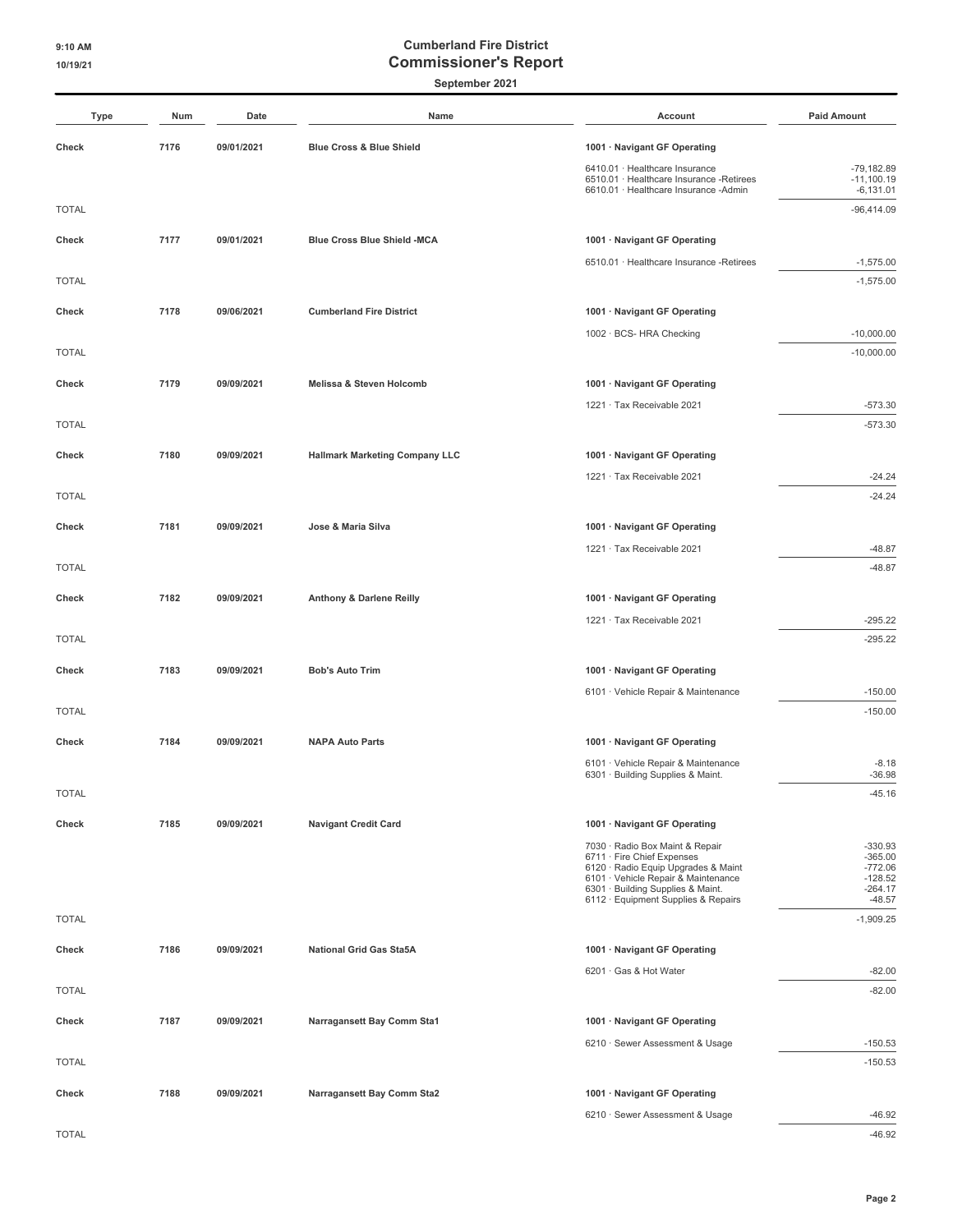### **September 2021**

| <b>Type</b>  | Num  | Date       | Name                                      | Account                                                                    | <b>Paid Amount</b>     |
|--------------|------|------------|-------------------------------------------|----------------------------------------------------------------------------|------------------------|
| Check        | 7189 | 09/09/2021 | Narragansett Bay Comm Sta4                | 1001 · Navigant GF Operating                                               |                        |
|              |      |            |                                           | 6210 · Sewer Assessment & Usage                                            | $-46.92$               |
| <b>TOTAL</b> |      |            |                                           |                                                                            | $-46.92$               |
| Check        | 7190 | 09/09/2021 | Police & Firemen's Insurance Assoc.       | 1001 · Navigant GF Operating                                               |                        |
|              |      |            |                                           | 2028 · P & F Insurance Assoc.                                              | $-1,642.56$            |
| <b>TOTAL</b> |      |            |                                           |                                                                            | $-1,642.56$            |
| Check        | 7191 | 09/09/2021 | <b>Pierce Fire Protection</b>             | 1001 · Navigant GF Operating                                               |                        |
|              |      |            |                                           | 6112 · Equipment Supplies & Repairs                                        | $-75.00$               |
| <b>TOTAL</b> |      |            |                                           |                                                                            | $-75.00$               |
| Check        | 7192 | 09/09/2021 | Roger's Ace Hardware Inc                  | 1001 · Navigant GF Operating                                               |                        |
|              |      |            |                                           | 6112 · Equipment Supplies & Repairs                                        | $-79.99$               |
| <b>TOTAL</b> |      |            |                                           |                                                                            | $-79.99$               |
| Check        | 7193 | 09/09/2021 | <b>S&amp;D Road Service</b>               | 1001 · Navigant GF Operating                                               |                        |
|              |      |            |                                           | 6101 · Vehicle Repair & Maintenance                                        | $-235.73$              |
|              |      |            |                                           | 6101 · Vehicle Repair & Maintenance<br>6101 · Vehicle Repair & Maintenance | $-879.22$<br>$-809.54$ |
| <b>TOTAL</b> |      |            |                                           |                                                                            | $-1,924.49$            |
| Check        | 7194 | 09/09/2021 | TH Malloy & Sons, Inc                     | 1001 · Navigant GF Operating                                               |                        |
|              |      |            |                                           | 6100 · Vehicle Gas & Oil                                                   | $-2,558.63$            |
| <b>TOTAL</b> |      |            |                                           |                                                                            | $-2,558.63$            |
| Check        | 7195 | 09/09/2021 | Vose True Value Hardware                  | 1001 · Navigant GF Operating                                               |                        |
|              |      |            |                                           | 6101 · Vehicle Repair & Maintenance                                        | $-7.19$                |
| <b>TOTAL</b> |      |            |                                           |                                                                            | $-7.19$                |
| Check        | 7196 | 09/09/2021 | Warren Tire Co., Inc.                     | 1001 · Navigant GF Operating                                               |                        |
|              |      |            |                                           | 6101 · Vehicle Repair & Maintenance                                        | $-528.29$              |
|              |      |            |                                           | 6101 · Vehicle Repair & Maintenance<br>6101 · Vehicle Repair & Maintenance | 380.29<br>$-2,316.44$  |
| <b>TOTAL</b> |      |            |                                           |                                                                            | $-2,464.44$            |
| Check        | 7197 | 09/09/2021 | W.B. Mason Co., Inc.                      | 1001 · Navigant GF Operating                                               |                        |
|              |      |            |                                           | 6705 · Office Supplies & Expenses                                          | $-24.51$               |
|              |      |            |                                           | 6301 · Building Supplies & Maint.                                          | $-203.96$              |
| <b>TOTAL</b> |      |            |                                           |                                                                            | $-228.47$              |
| Check        | 7198 | 09/09/2021 | <b>Target Solutions Learning, LLC</b>     | 1001 · Navigant GF Operating                                               |                        |
|              |      |            |                                           | 6905.01 · Drills & Training                                                | $-5,748.92$            |
| <b>TOTAL</b> |      |            |                                           |                                                                            | $-5,748.92$            |
| Check        | 7199 | 09/15/2021 | Greater Woonsocket Fire Chiefs Mutual Aid | 1001 · Navigant GF Operating                                               |                        |
|              |      |            |                                           | 6905.01 · Drills & Training<br>6905.01 · Drills & Training                 | $-250.00$<br>$-250.00$ |
|              |      |            |                                           | 6905.01 · Drills & Training<br>6905.01 · Drills & Training                 | $-250.00$<br>$-250.00$ |
| <b>TOTAL</b> |      |            |                                           |                                                                            | $-1,000.00$            |
| Check        | 7200 | 09/15/2021 | <b>Scantron Corporation</b>               | 1001 · Navigant GF Operating                                               |                        |
|              |      |            |                                           | 1221 · Tax Receivable 2021                                                 | $-26.29$               |
| <b>TOTAL</b> |      |            |                                           |                                                                            | $-26.29$               |
| Check        | 7201 | 09/15/2021 | C & S Specialty, Inc.                     | 1001 · Navigant GF Operating                                               |                        |
|              |      |            |                                           | 6101 · Vehicle Repair & Maintenance                                        | $-266.00$              |
| <b>TOTAL</b> |      |            |                                           |                                                                            | $-266.00$              |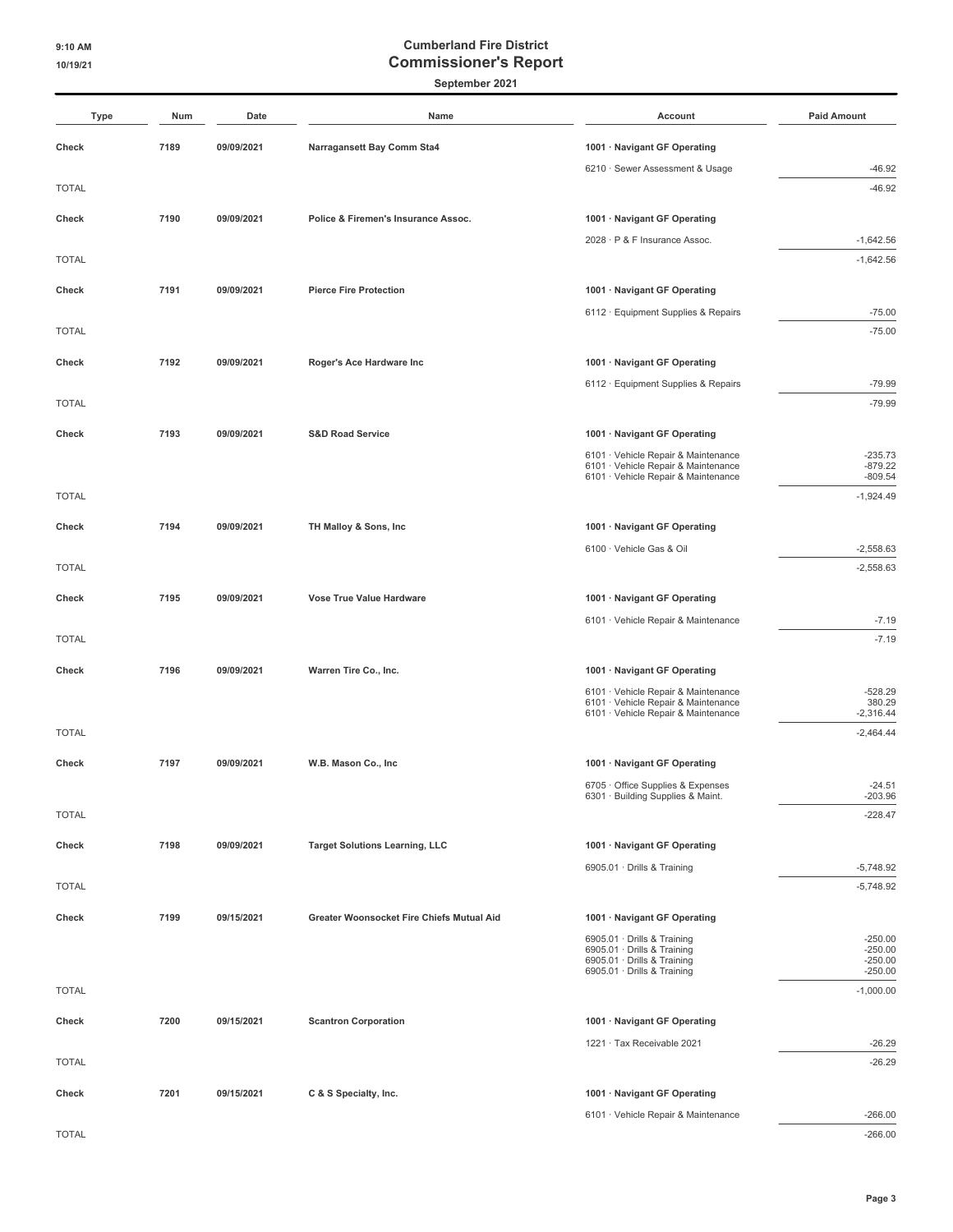#### **September 2021**

| Type         | Num  | Date       | Name                            | Account                                                                    | <b>Paid Amount</b>         |
|--------------|------|------------|---------------------------------|----------------------------------------------------------------------------|----------------------------|
| Check        | 7202 | 09/15/2021 | <b>Cox Communications Sta1</b>  | 1001 · Navigant GF Operating                                               |                            |
|              |      |            |                                 | 6202.01 · Telephone                                                        | $-90.33$                   |
| <b>TOTAL</b> |      |            |                                 |                                                                            | $-90.33$                   |
| Check        | 7203 | 09/15/2021 | <b>National Grid Elec Sta1</b>  | 1001 · Navigant GF Operating                                               |                            |
|              |      |            |                                 | 6200 · Electricity<br>6200.01 · Electricity Lighting Notes                 | $-866.64$<br>$-256.37$     |
| <b>TOTAL</b> |      |            |                                 |                                                                            | $-1,123.01$                |
| Check        | 7204 | 09/15/2021 | <b>National Grid Elec Sta2</b>  | 1001 · Navigant GF Operating                                               |                            |
|              |      |            |                                 | 6200 · Electricity                                                         | $-739.59$                  |
| <b>TOTAL</b> |      |            |                                 |                                                                            | $-739.59$                  |
| Check        | 7205 | 09/15/2021 | <b>National Grid Elec Sta4</b>  | 1001 · Navigant GF Operating                                               |                            |
|              |      |            |                                 | 6200 · Electricity                                                         | $-887.14$                  |
| <b>TOTAL</b> |      |            |                                 | 6200.01 · Electricity Lighting Notes                                       | $-383.42$<br>$-1,270.56$   |
| Check        | 7206 | 09/15/2021 | <b>National Grid Elec Sta5</b>  | 1001 · Navigant GF Operating                                               |                            |
|              |      |            |                                 | 6200 · Electricity                                                         | $-660.90$                  |
| <b>TOTAL</b> |      |            |                                 |                                                                            | $-660.90$                  |
| Check        | 7207 | 09/15/2021 | <b>National Grid Elec Sta5A</b> | 1001 · Navigant GF Operating                                               |                            |
|              |      |            |                                 | 6200 · Electricity                                                         | $-17.56$                   |
| <b>TOTAL</b> |      |            |                                 |                                                                            | $-17.56$                   |
| Check        | 7208 | 09/15/2021 | <b>National Grid Gas Sta1</b>   | 1001 · Navigant GF Operating                                               |                            |
|              |      |            |                                 | 6201 · Gas & Hot Water                                                     | $-81.51$                   |
| <b>TOTAL</b> |      |            |                                 |                                                                            | $-81.51$                   |
| Check        | 7209 | 09/15/2021 | <b>National Grid Gas Sta2</b>   | 1001 · Navigant GF Operating                                               |                            |
|              |      |            |                                 | 6201 · Gas & Hot Water                                                     | $-36.80$                   |
| <b>TOTAL</b> |      |            |                                 |                                                                            | $-36.80$                   |
| Check        | 7210 | 09/15/2021 | <b>National Grid Gas Sta4</b>   | 1001 · Navigant GF Operating                                               |                            |
|              |      |            |                                 | 6201 · Gas & Hot Water                                                     | $-62.33$                   |
| <b>TOTAL</b> |      |            |                                 |                                                                            | $-62.33$                   |
| Check        | 7211 | 09/15/2021 | <b>National Grid Gas Sta5</b>   | 1001 · Navigant GF Operating                                               |                            |
|              |      |            |                                 | 6201 · Gas & Hot Water                                                     | $-59.33$                   |
| <b>TOTAL</b> |      |            |                                 |                                                                            | $-59.33$                   |
| Check        | 7212 | 09/15/2021 | Ralco Equipment Co., Inc        | 1001 · Navigant GF Operating                                               |                            |
|              |      |            |                                 | 6101 · Vehicle Repair & Maintenance<br>6101 · Vehicle Repair & Maintenance | $-2,436.13$<br>$-602.99$   |
| <b>TOTAL</b> |      |            |                                 | 6101 · Vehicle Repair & Maintenance                                        | $-1,167.99$<br>$-4,207.11$ |
|              |      |            |                                 |                                                                            |                            |
| Check        | 7213 | 09/15/2021 | W.B. Mason Co., Inc.            | 1001 · Navigant GF Operating                                               |                            |
| <b>TOTAL</b> |      |            |                                 | 6705 · Office Supplies & Expenses                                          | $-20.56$<br>$-20.56$       |
|              |      |            |                                 |                                                                            |                            |
| Check        | 7214 | 09/15/2021 | Ralco Equipment Co., Inc.       | 1001 · Navigant GF Operating                                               |                            |
|              |      |            |                                 | 6101 · Vehicle Repair & Maintenance                                        | $-70.23$                   |

TOTAL -70.23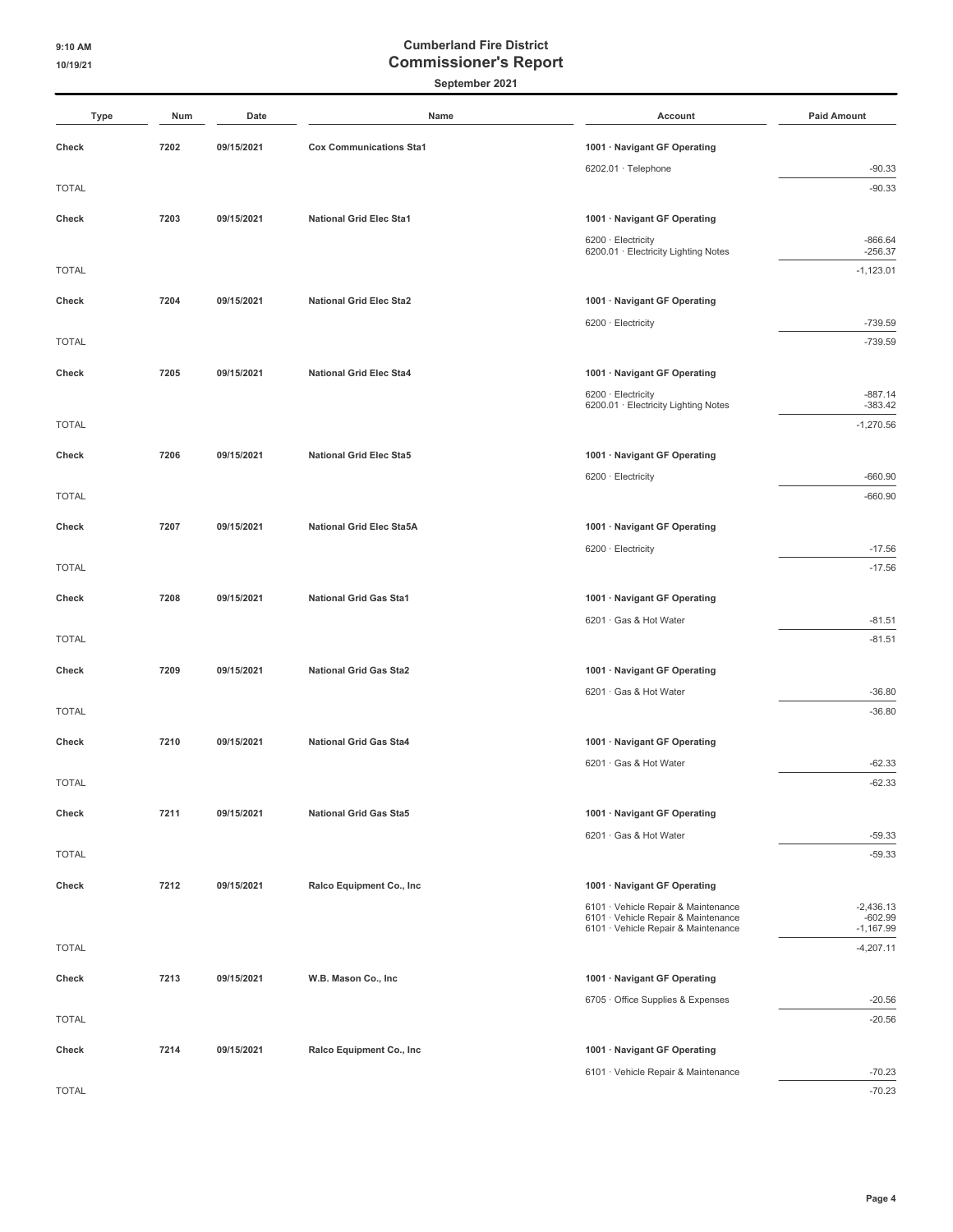**September 2021**

| Type         | Num  | Date       | Name                                    | Account                                                             | <b>Paid Amount</b>     |
|--------------|------|------------|-----------------------------------------|---------------------------------------------------------------------|------------------------|
| Check        | 7215 | 09/16/2021 | <b>Verizon Wireless</b>                 | 1001 · Navigant GF Operating                                        |                        |
|              |      |            |                                         | 6202.02 · Air Cards                                                 | $-160.04$              |
| <b>TOTAL</b> |      |            |                                         | 6202.02 · Air Cards                                                 | $-320.08$<br>$-480.12$ |
|              |      |            |                                         |                                                                     |                        |
| Check        | 7216 | 09/22/2021 | Kevin & Erin Corcino                    | 1001 · Navigant GF Operating                                        |                        |
| <b>TOTAL</b> |      |            |                                         | 1221 · Tax Receivable 2021                                          | $-203.86$<br>$-203.86$ |
|              |      |            |                                         |                                                                     |                        |
| Check        | 7217 | 09/22/2021 | <b>Vladimir L Torrico</b>               | 1001 · Navigant GF Operating<br>1221 · Tax Receivable 2021          | $-193.70$              |
| <b>TOTAL</b> |      |            |                                         |                                                                     | $-193.70$              |
|              |      |            |                                         |                                                                     |                        |
| Check        | 7218 | 09/22/2021 | <b>Christopher Smith</b>                | 1001 · Navigant GF Operating<br>6101 · Vehicle Repair & Maintenance | $-320.99$              |
| <b>TOTAL</b> |      |            |                                         |                                                                     | $-320.99$              |
| Check        | 7219 | 09/22/2021 | <b>Apex Technology Group</b>            | 1001 · Navigant GF Operating                                        |                        |
|              |      |            |                                         | 6708 · Computer Maint. & Development                                | $-60.50$               |
| <b>TOTAL</b> |      |            |                                         |                                                                     | $-60.50$               |
| Check        | 7220 | 09/22/2021 | Timothy M. Bliss, Attorney at Law       | 1001 · Navigant GF Operating                                        |                        |
|              |      |            |                                         | 6703.02 · Legal - CBA                                               | $-437.50$              |
| <b>TOTAL</b> |      |            |                                         |                                                                     | $-437.50$              |
| Check        | 7221 | 09/22/2021 | Vincent F. Ragosta, Jr.                 | 1001 · Navigant GF Operating                                        |                        |
|              |      |            |                                         | 6703.02 · Legal - CBA                                               | $-400.00$              |
| <b>TOTAL</b> |      |            |                                         |                                                                     | $-400.00$              |
| Check        | 7222 | 09/22/2021 | <b>Pawtucket Water Supply -Hydrants</b> | 1001 · Navigant GF Operating                                        |                        |
|              |      |            |                                         | 6215.02 · Hydrant Fees - Pawtucket                                  | $-11,732.09$           |
| <b>TOTAL</b> |      |            |                                         |                                                                     | $-11,732.09$           |
| Check        | 7223 | 09/22/2021 | <b>Pawtucket Water Supply Board</b>     | 1001 · Navigant GF Operating                                        |                        |
|              |      |            |                                         | 6211 · Water Usage Fees                                             | $-59.36$               |
| <b>TOTAL</b> |      |            |                                         |                                                                     | $-59.36$               |
| Check        | 7224 | 09/22/2021 | <b>Pitney Bowes</b>                     | 1001 · Navigant GF Operating                                        |                        |
|              |      |            |                                         | 6706 · Printing & Postage                                           | $-111.00$              |
| <b>TOTAL</b> |      |            |                                         |                                                                     | $-111.00$              |
| Check        | 7225 | 09/22/2021 | Sinapi Law Associates, LTD              | 1001 · Navigant GF Operating                                        |                        |
|              |      |            |                                         | 6703.01 · Legal                                                     | $-595.00$              |
| <b>TOTAL</b> |      |            |                                         |                                                                     | $-595.00$              |
| Check        | 7226 | 09/22/2021 | Shell /WEX Bank                         | 1001 · Navigant GF Operating                                        |                        |
|              |      |            |                                         | 6100 · Vehicle Gas & Oil                                            | $-563.64$              |
| <b>TOTAL</b> |      |            |                                         |                                                                     | $-563.64$              |
| Check        | 7227 | 09/22/2021 | <b>Shipman's Fire Equipment</b>         | 1001 · Navigant GF Operating                                        |                        |
|              |      |            |                                         | 6112 · Equipment Supplies & Repairs                                 | $-74.03$               |
| <b>TOTAL</b> |      |            |                                         |                                                                     | $-74.03$               |
| Check        | 7228 | 09/22/2021 | Vision Government Solutions, Inc.       | 1001 · Navigant GF Operating                                        |                        |
|              |      |            |                                         | 6709 · Computerized Tax Bills                                       | $-15,014.20$           |
| <b>TOTAL</b> |      |            |                                         |                                                                     | $-15,014.20$           |

**Page 5**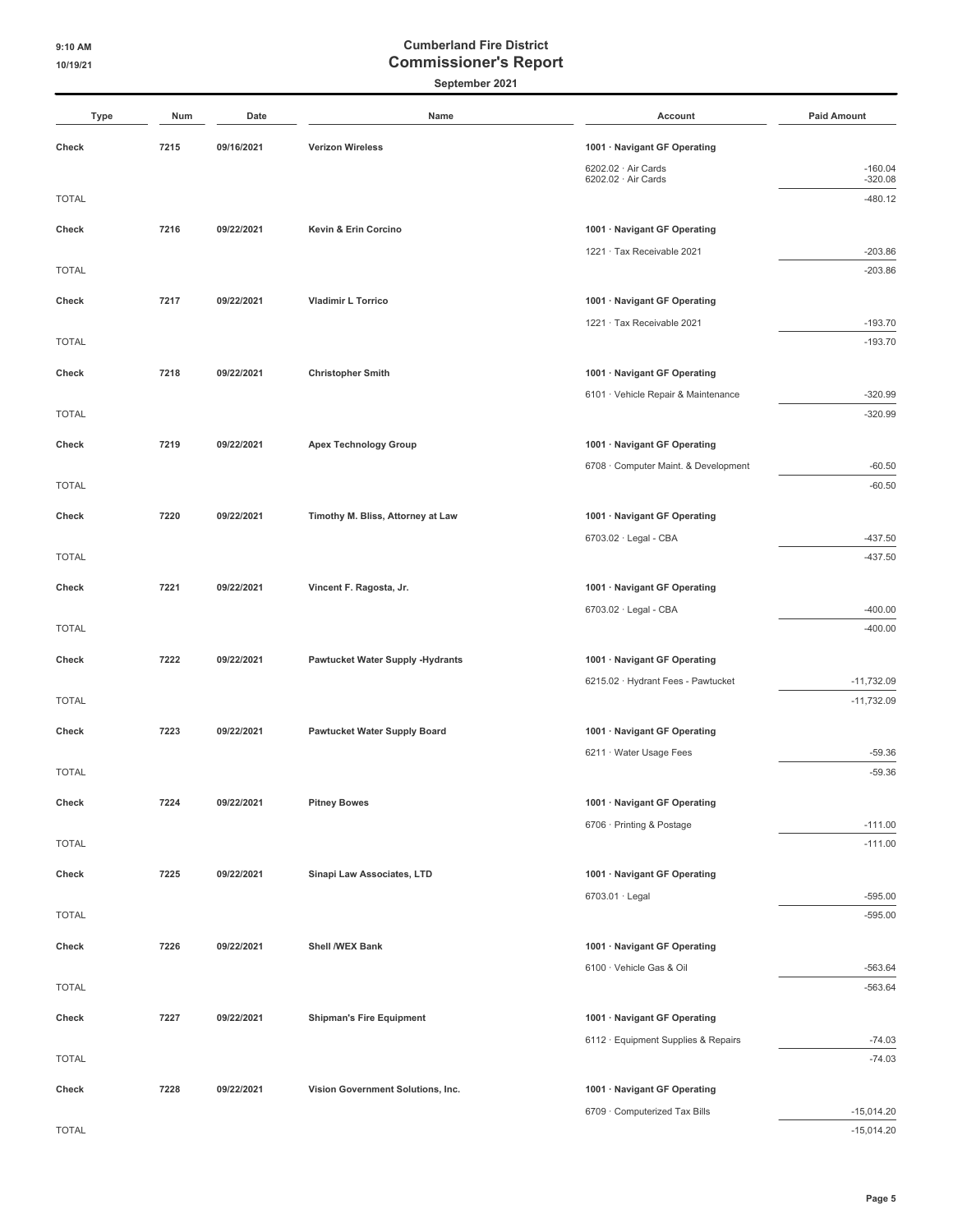**September 2021**

| Type         | Num  | Date       | Name                                  | <b>Account</b>                                                                                                    | <b>Paid Amount</b>                  |
|--------------|------|------------|---------------------------------------|-------------------------------------------------------------------------------------------------------------------|-------------------------------------|
| Check        | 7229 | 09/22/2021 | <b>VFIS</b>                           | 1001 · Navigant GF Operating                                                                                      |                                     |
|              |      |            |                                       | 6701 · Insurances                                                                                                 | $-5,670.00$                         |
| <b>TOTAL</b> |      |            |                                       |                                                                                                                   | $-5,670.00$                         |
| Check        | 7230 | 09/22/2021 | W.B. Mason Co., Inc                   | 1001 · Navigant GF Operating                                                                                      |                                     |
|              |      |            |                                       | 6705 · Office Supplies & Expenses<br>6705 Office Supplies & Expenses<br>6705 · Office Supplies & Expenses         | $-17.70$<br>$-39.44$<br>$-31.55$    |
| <b>TOTAL</b> |      |            |                                       |                                                                                                                   | $-88.69$                            |
| <b>Check</b> | 7231 | 09/27/2021 | Air Cleaning Specialists of N.E., LLC | 1001 · Navigant GF Operating                                                                                      |                                     |
|              |      |            |                                       | 6301 · Building Supplies & Maint.                                                                                 | $-195.00$                           |
| <b>TOTAL</b> |      |            |                                       |                                                                                                                   | $-195.00$                           |
| Check        | 7232 | 09/27/2021 | <b>Cox Communications</b>             | 1001 · Navigant GF Operating                                                                                      |                                     |
|              |      |            |                                       | 6202.01 · Telephone                                                                                               | $-824.39$                           |
| <b>TOTAL</b> |      |            |                                       |                                                                                                                   | $-824.39$                           |
| Check        | 7233 | 09/27/2021 | C & S Specialty, Inc.                 | 1001 · Navigant GF Operating                                                                                      |                                     |
|              |      |            |                                       | 6101 · Vehicle Repair & Maintenance                                                                               | $-250.00$                           |
| <b>TOTAL</b> |      |            |                                       |                                                                                                                   | $-250.00$                           |
| Check        | 7234 | 09/27/2021 | <b>Emergency Reporting</b>            | 1001 · Navigant GF Operating                                                                                      |                                     |
|              |      |            |                                       | 6145 · Shared Communications                                                                                      | $-512.52$                           |
| <b>TOTAL</b> |      |            |                                       |                                                                                                                   | $-512.52$                           |
| Check        | 7235 | 09/27/2021 | Ralco Equipment Co., Inc.             | 1001 · Navigant GF Operating                                                                                      |                                     |
|              |      |            |                                       | 6101 · Vehicle Repair & Maintenance<br>6101 · Vehicle Repair & Maintenance<br>6101 · Vehicle Repair & Maintenance | $-780.77$<br>$-149.86$<br>$-424.61$ |

TOTAL -1,355.24